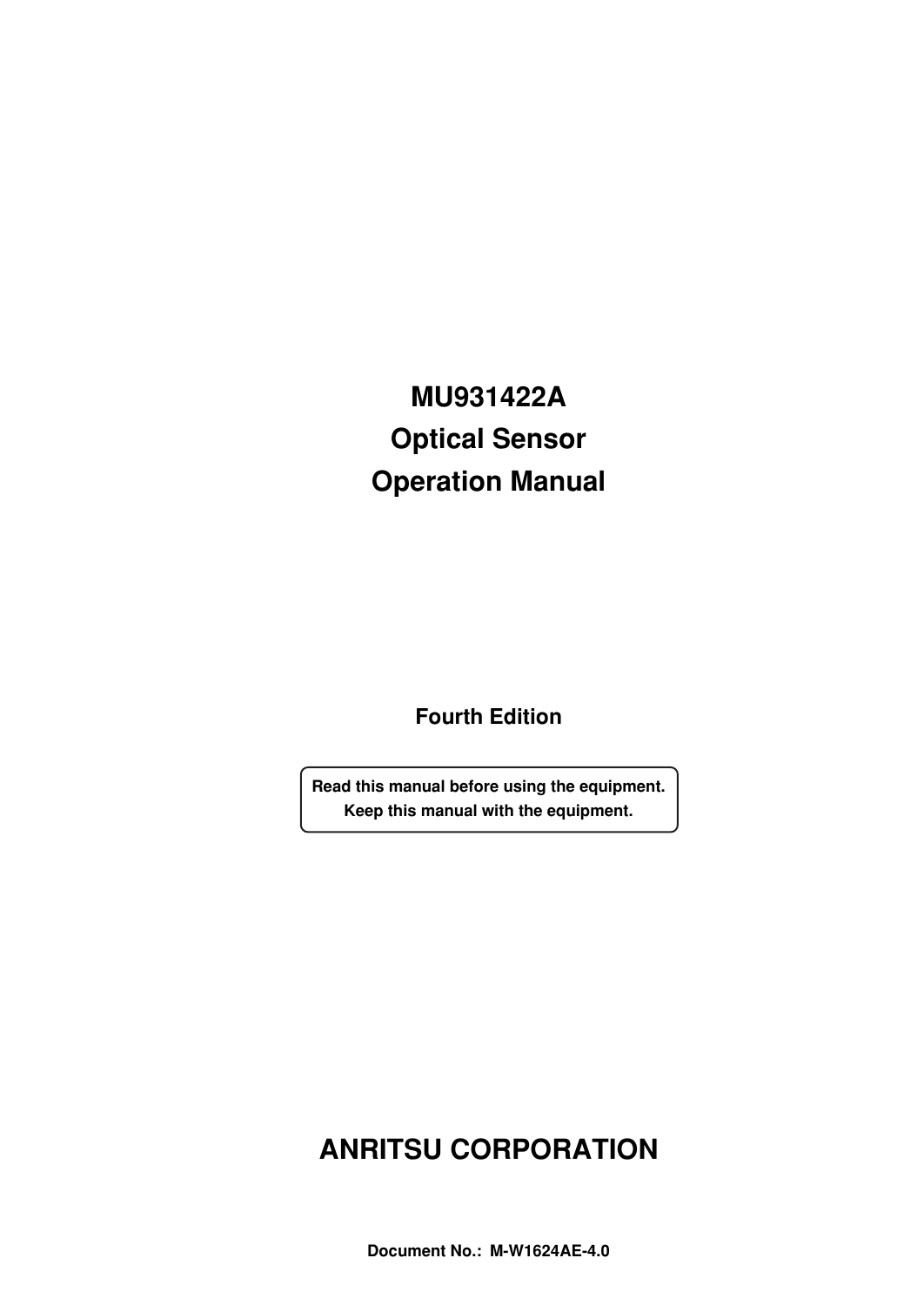# Safety Symbols

To prevent the risk of personal injury or loss related to equipment malfunction, Anritsu Corporation uses the following safety symbols to indicate safety-related information. Insure that you clearly understand the meanings of the symbols BEFORE using the equipment. Some or all of the following five symbols may not be used on all Anritsu equipment. In addition, there may be other labels attached to products which are not shown in the diagrams in this manual.

## Safety Symbols Used in Manual

| DANGER A |  |
|----------|--|
|          |  |

**WARNING** 

This indicates a very dangerous procedure that could result in serious injury or death if not performed properly.

This indicates a hazardous procedure that could result in serious injury or death if not performed properly.

**CAUTION**  $\triangle$ 

This indicates a hazardous procedure or danger that could result in light-to-severe injury, or loss related to equipment malfunction, if proper precautions are not taken.

## Safety Symbols Used on Equipment and/or in Manual

The following safety symbols are used inside or on the equipment near operation locations to provide information about safety items and operation precautions. Insure that you clearly understand the meanings of the symbols and take the necessary precautions BEFORE using the equipment.



This indicates a prohibited operation. The prohibited operation is indicated symbolically in or near the barred circle.

This indicates a prohibited operation. The prohibited operation is indicated symbolically in or near the barred circle.

This indicates warning or caution. The contents are indicated symbolically in or near the triangle.

This indicates a note. The contents are described in the box.

These indicate that the marked part should be recycled.

MU931422A Optical Sensor Operation Manual

- 31 May 1999 (First Edition)
- 1 January 2004 (Fourth Edition)

Copyright © 1999-2004, ANRITSU CORPORATION.

All rights reserved. No part of this manual may be reproduced without the prior written permission of the publisher.

The contents of this manual may be changed without prior notice. Printed in Japan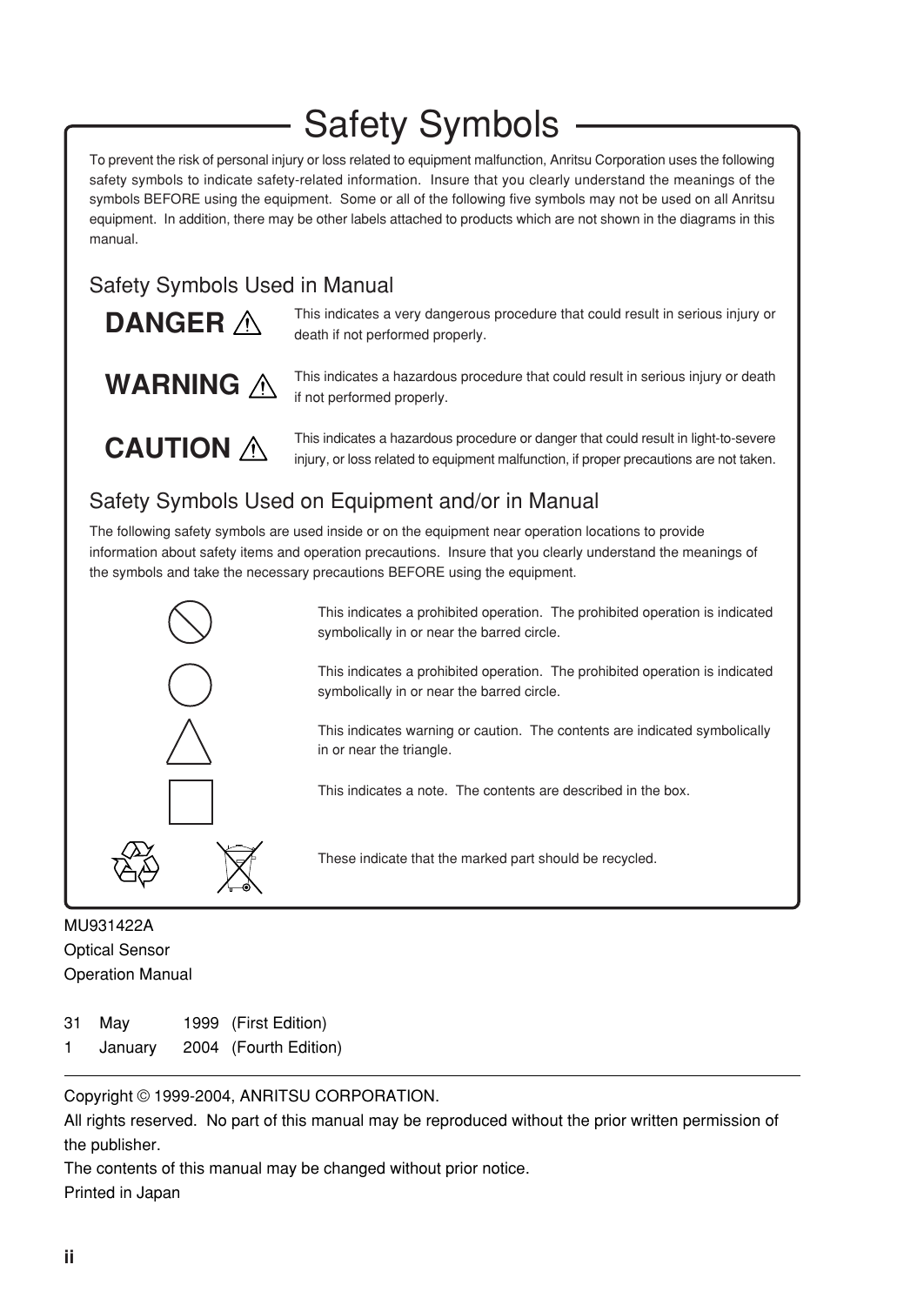# For Safety

# **WARNING**



1. ALWAYS refer to the operation manual when working near locations at which the alert mark shown on the left is attached. If the operation, etc., is performed without heeding the advice in the operation manual, there is a risk of personal injury. In addition, the equipment performance may be reduced.

Moreover, this alert mark is sometimes used with other marks and descriptions indicating other dangers.

#### 2. Measurement Categories

This instrument is designed for Measurement category I (CAT I). Don't use this instrument at the locations of measurement categories from CAT II to CAT IV.

In order to secure the safety of the user making measurements, IEC 61010 clarifies the range of use of instruments by classifying the location of measurement into measurement categories from I to IV.

The category outline is as follows:

Measurement category I (CAT I):

Secondary circuits of a device connected to an outlet via a power transformer etc.

Measurement category II (CAT II):

Primary circuits of a device with a power cord (portable tools, home appliance etc.) connected to an outlet.

Measurement category III (CAT III):

Primary circuits of a device (fixed equipment) to which power is directly supplied from the power distribution panel, and circuits from the distribution panel to outlets.

Measurement category IV (CAT IV):

All building service-line entrance circuits through the integrating wattmeter and primary circuit breaker (power distribution panel).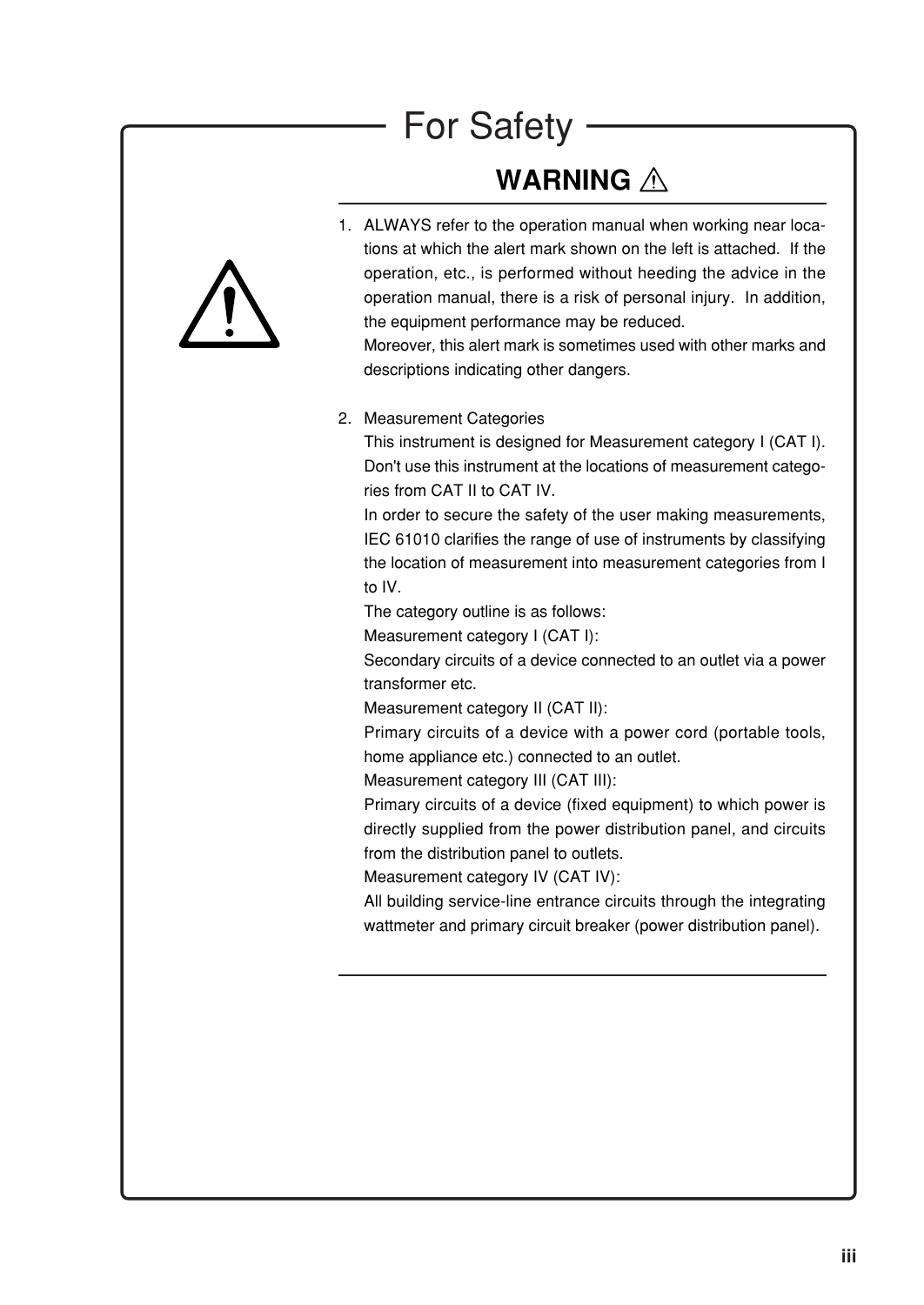# For Safety

# **WARNING**

**Repair**



- 3. This equipment cannot be repaired by the user. DO NOT attempt to open the cabinet or to disassemble internal parts. Only Anritsutrained service personnel or staff from your sales representative with a knowledge of electrical fire and shock hazards should service this equipment. There are high-voltage parts in this equipment presenting a risk of severe injury or fatal electric shock to untrained personnel. In addition, there is a risk of damage to precision parts.
- 4. This equipment should be used in the correct position. If the cabinet is turned on its side, etc., it will be unstable and may be damaged if it falls over as a result of receiving a slight mechanical shock. **Falling Over**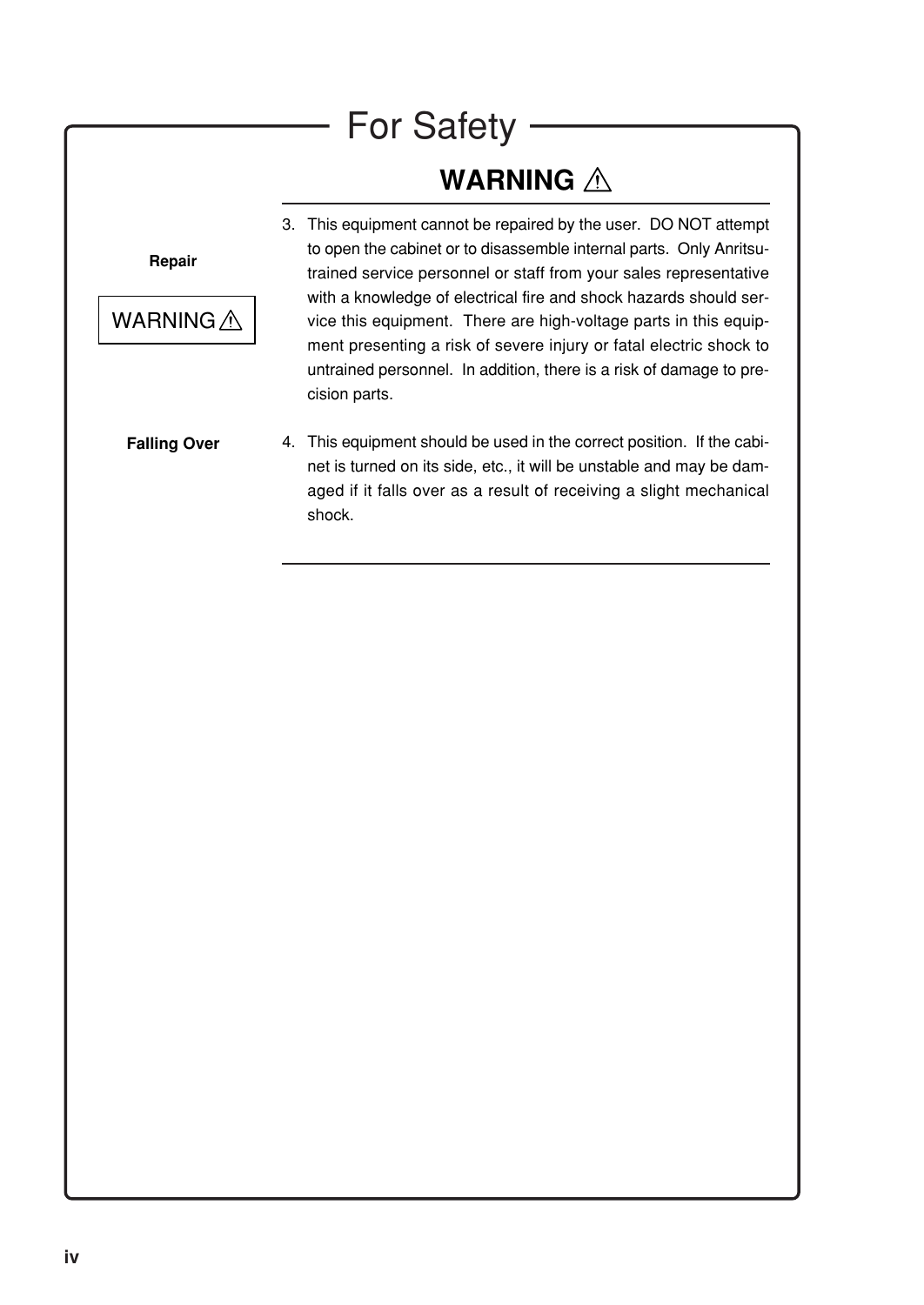# **Equipment Certificate**

Anritsu Corporation certifies that this equipment was tested before shipment using calibrated measuring instruments with direct traceability to public testing organizations recognized by national research laboratories including the National Institute of Advanced Industrial Science and Technology, and the Communications Research Laboratory, and was found to meet the published specifications.

# **Anritsu Warranty**

Anritsu Corporation will repair this equipment free-of-charge if a malfunction occurs within 1 year after shipment due to a manufacturing fault, provided that this warranty is rendered void under any or all of the following conditions.

- The fault is outside the scope of the warranty conditions described in the operation manual.
- The fault is due to mishandling, misuse, or unauthorized modification or repair of the equipment by the customer.
- The fault is due to severe usage clearly exceeding normal usage.
- The fault is due to improper or insufficient maintenance by the customer.
- The fault is due to natural disaster including fire, flooding, earthquake, etc.
- The fault is due to use of non-specified peripheral equipment, peripheral parts, consumables, etc.
- The fault is due to use of a non-specified power supply or in a non-specified installation location.

In addition, this warranty is valid only for the original equipment purchaser. It is not transferable if the equipment is resold.

Anritsu Corporation will not accept liability for equipment faults due to unforeseen and unusual circumstances, nor for faults due to mishandling by the customer.

## **Anritsu Corporation Contact**

If this equipment develops a fault, contact Anritsu Service and Sales offices at the address at the end of paper-edition manual or the separate file of CD-edition manual.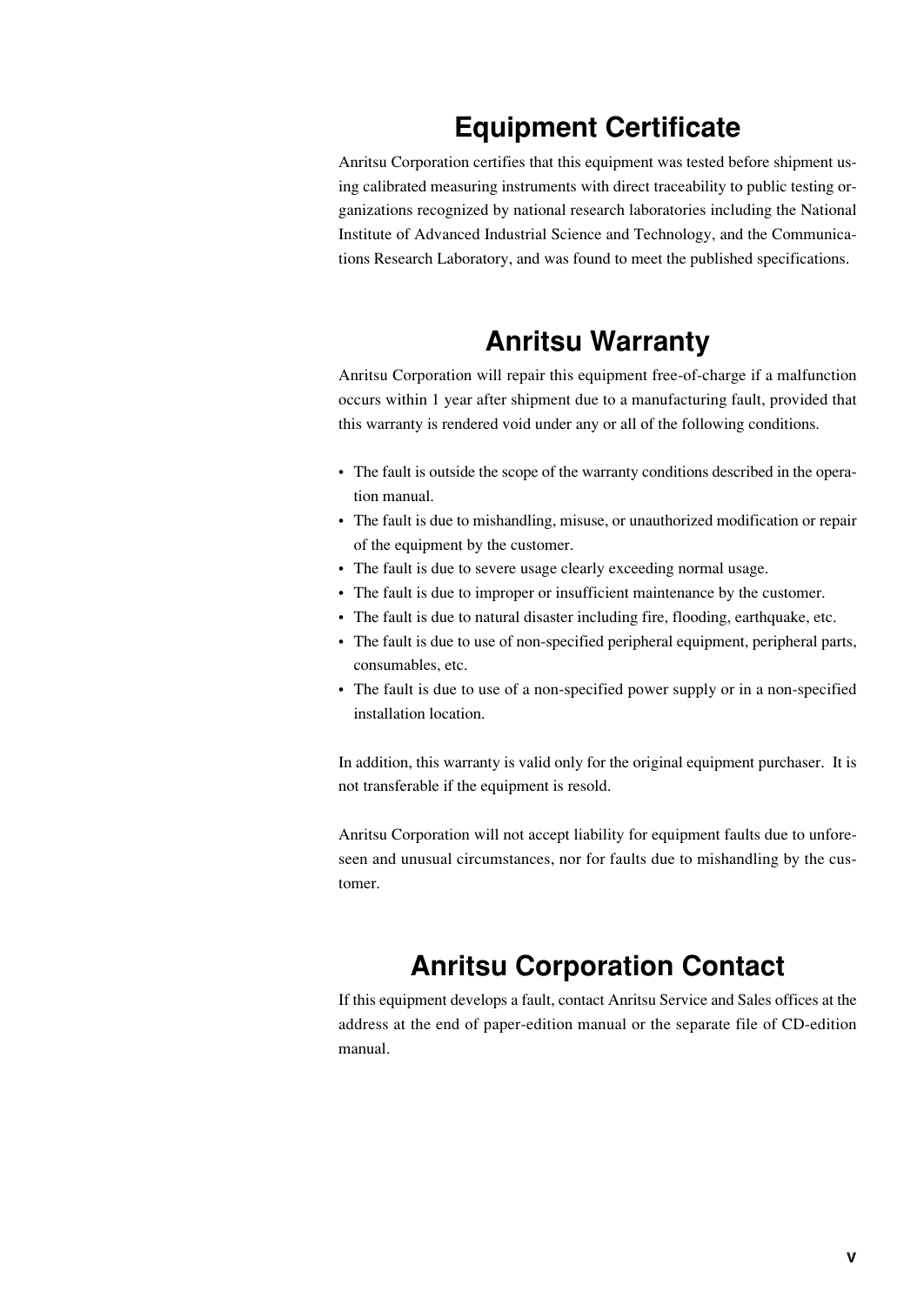## Notes On Export Management

This product and its manuals may require an Export License/Approval by the Government of the product's country of origin for re-export from your country.

Before re-exporting the product or manuals, please contact us to confirm whether they are export-controlled items or not.

When you dispose of export-controlled items, the products/manuals are needed to be broken/shredded so as not to be unlawfully used for military purpose.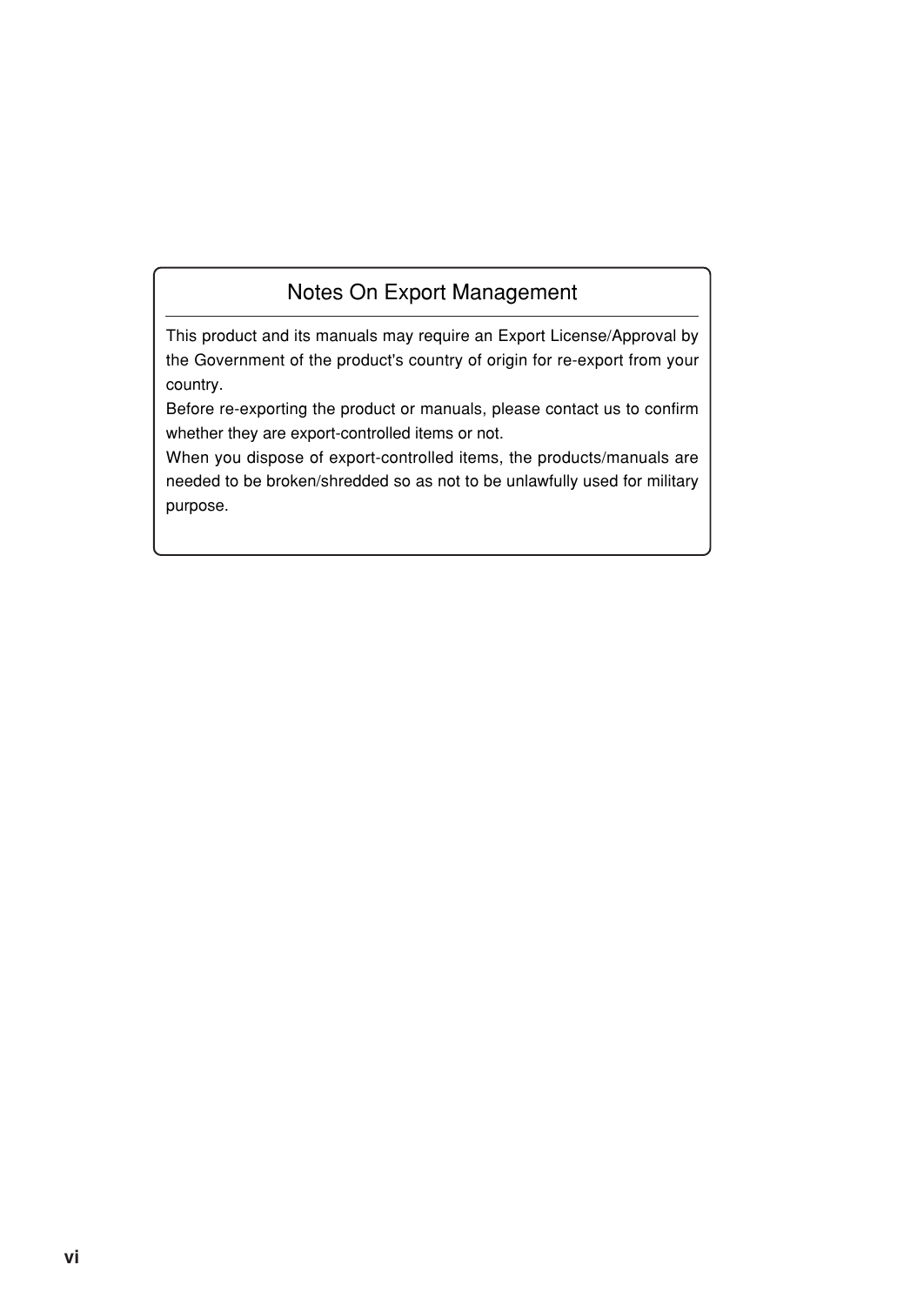# **CE Conformity marking**

Anritsu affixes the CE Conformity marking on the following product (s) in accordance with the Council Directive 93/68/EEC to indicate that they conform with the EMC and LVD directive of the European Union (EU).



#### **1. Product Model**

Plug in Unit: MU931422A Optical sensor

#### **2. Applied Directive and Standards**

When the MU931422A Optical sensor is installed in the MT9810A/B and MT9812B, the applied directive and standards of this Unit are conformed to those of the Mt9810A/B and MT9812B main frame.

#### PS: About main frame

The kind of main frame (a measuring apparatus) will be to increase. Please, contact us about the newest information of the main frame.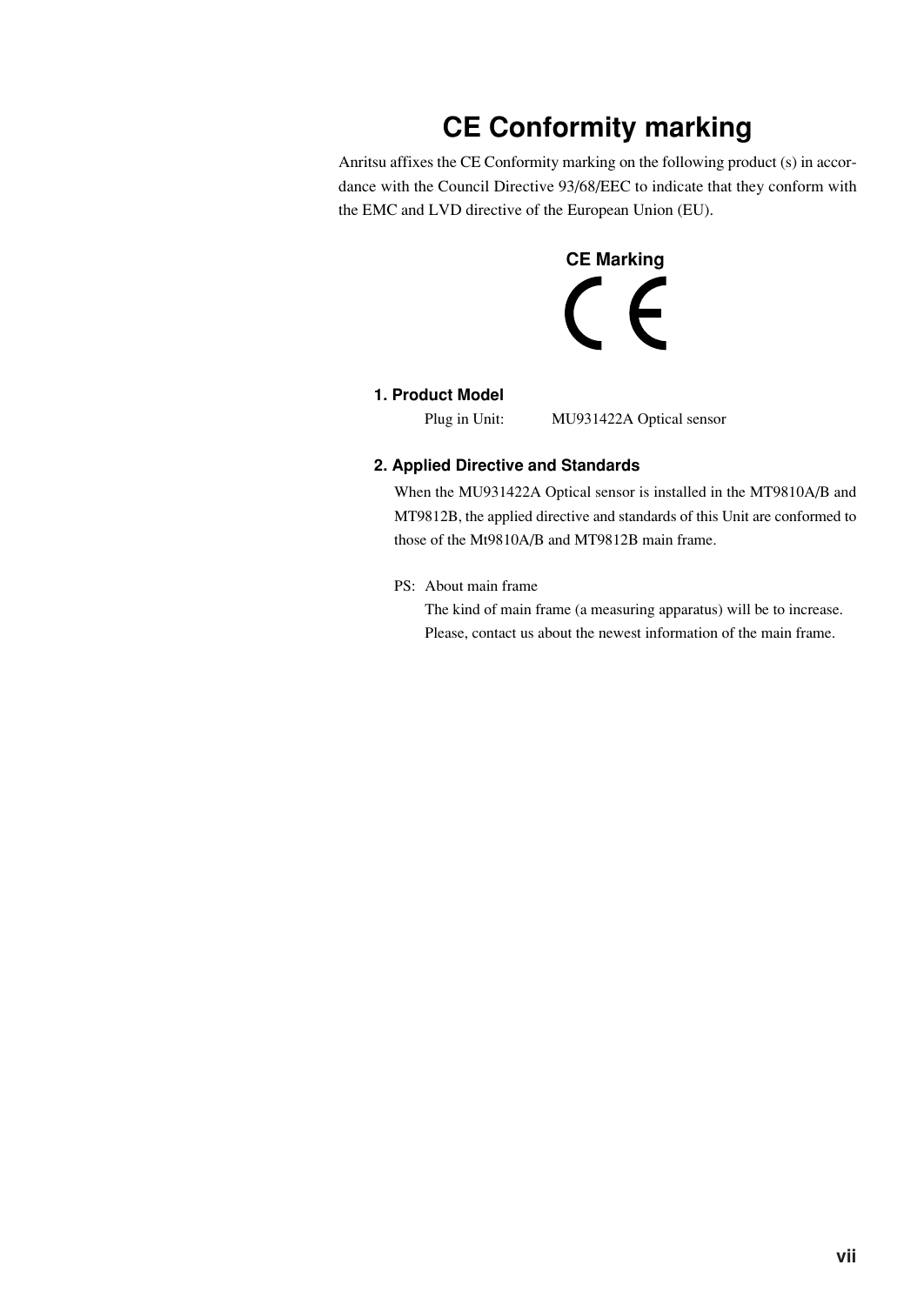# **C-tick Conformity marking**

Anritsu affixes the C-tick marking on the following product (s) in accordance with the regulation to indicate that they conform with the EMC framework of Australia/New Zealand.

**C-tick marking**



#### **1. Product Model**

Plug in Unit: MU931422A Optical sensor

#### **2. Applied Directive and Standards**

When the MU931422A Optical sensor is installed in the MT9810A/B and MT9812B, the applied directive and standards of this Unit are conformed to those of the Mt9810A/B and MT9812B main frame.

PS: About main frame

The kind of main frame (a measuring apparatus) will be to increase. Please, contact us about the newest information of the main frame.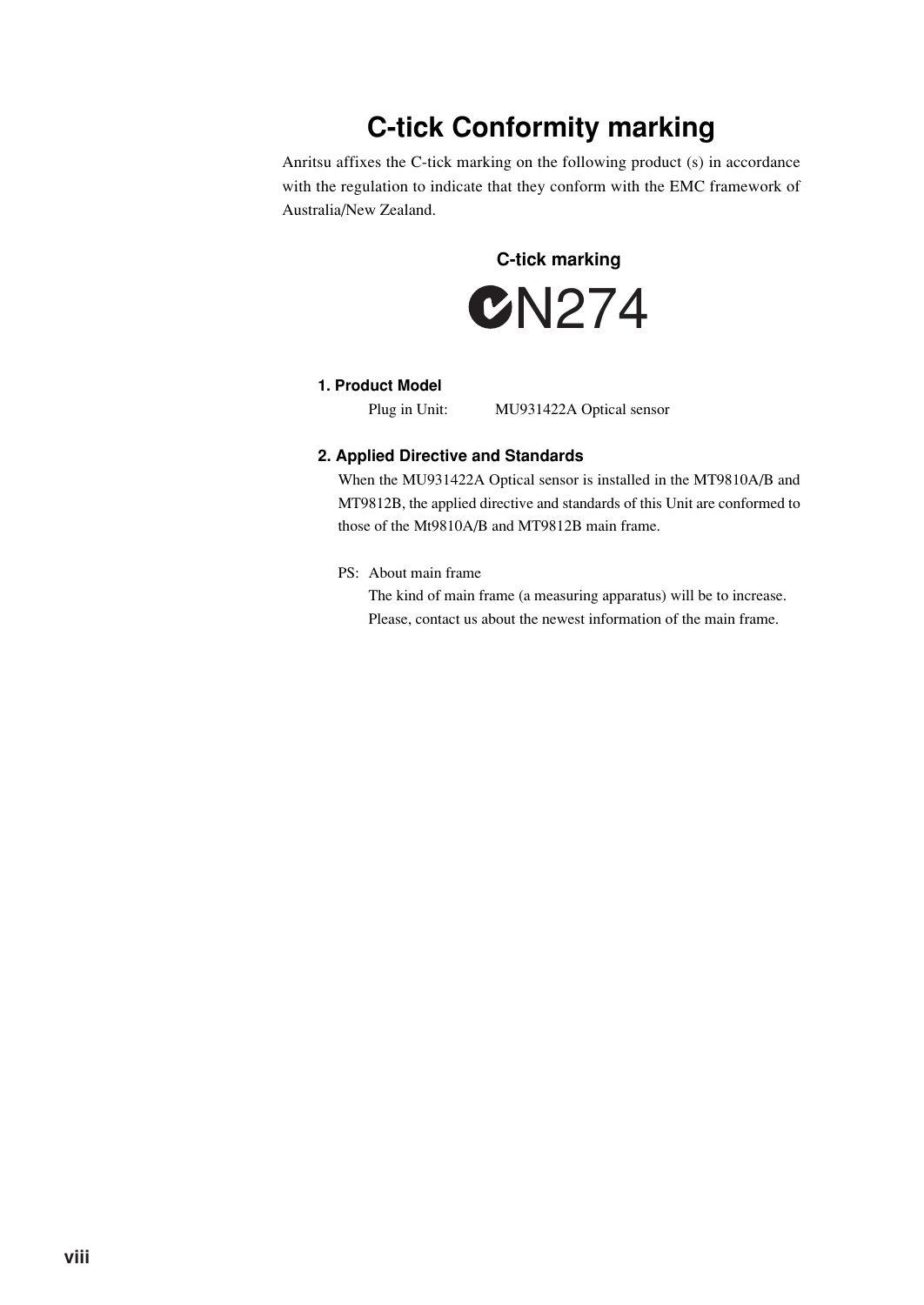# **About This Manual**

This manual describes the operation, calibration, and maintenance method of the MU931422A Optical Sensor, which is a plug-in unit used by being installed to the MT9810A Optical Test Set and the MT9812B Multi Channel Box. See the MT9810A and the MT9812B Operation Manuals for the operation of the MU931422A by the MT9810A and the MT9812B.

**MT9810A Optical Test Set operation manual (M-W1482AE) MT9812B Multi Channel Box operation manual (M-W1555AE)**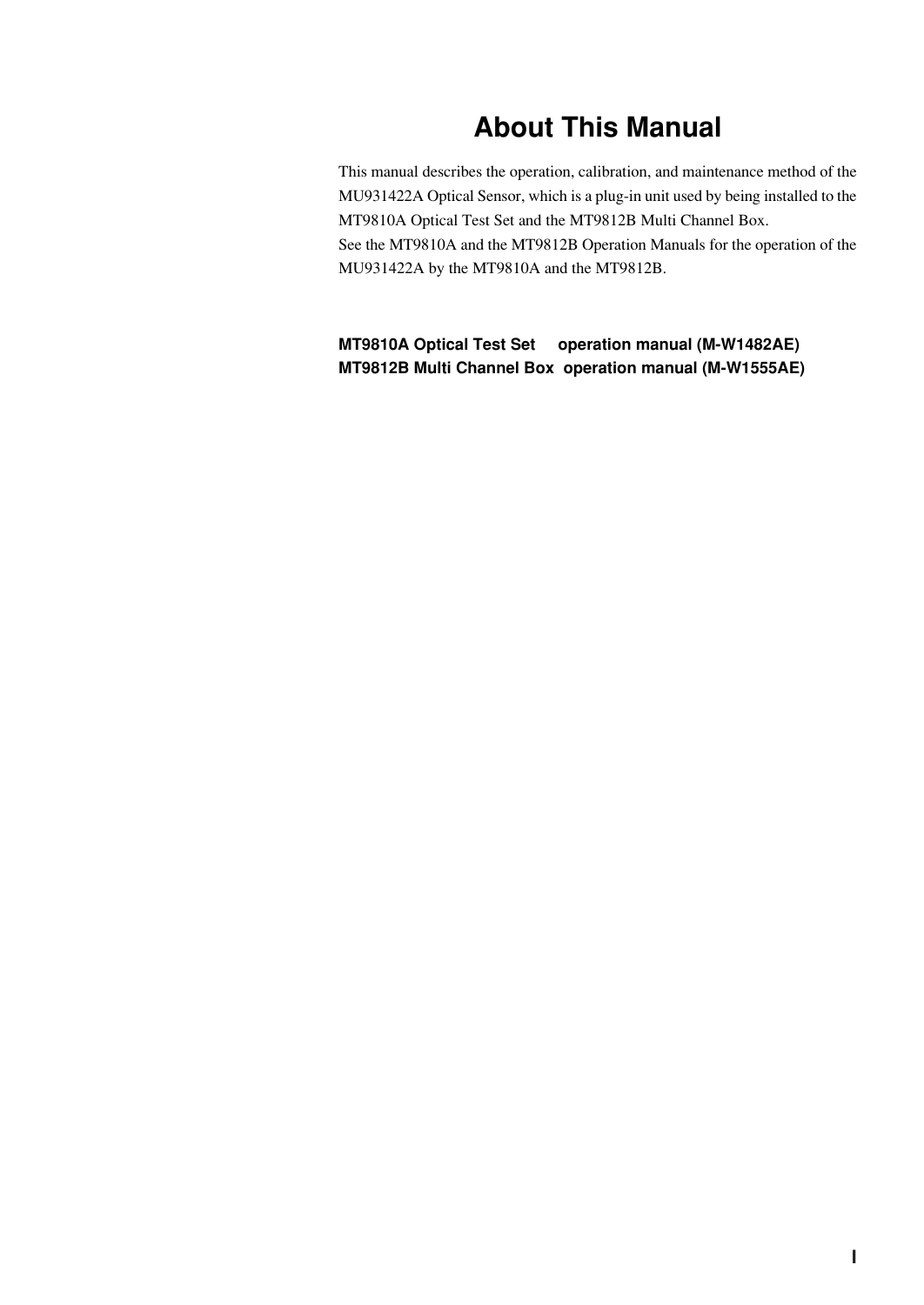# **Table of Contents**

|                 |       |                                                   | iii    |
|-----------------|-------|---------------------------------------------------|--------|
|                 |       |                                                   | ı      |
|                 |       |                                                   | 1.     |
|                 |       | Section 2 Panel Layout and Function               | 3      |
| 2.1             |       |                                                   | 3<br>4 |
|                 |       |                                                   | 7      |
|                 |       |                                                   | 7      |
|                 |       | <b>Section 4 Performance Test and</b>             |        |
|                 |       |                                                   | 9      |
|                 |       |                                                   | 9      |
|                 | 4.1.1 | Measurement of Linearity between Ranges           | 10     |
|                 | 4.1.2 | Measurement of Polarization Dependency            | 10     |
|                 | 4.1.3 | Measurement of Noise Level                        | 11     |
|                 |       | 4.2 Comments on Performance Test Results          | 12     |
|                 | 4.2.1 | Relation between Specification value and          |        |
|                 |       |                                                   | 12     |
|                 | 4.2.2 | Calculating uncertainty of measurement            | 12     |
|                 |       |                                                   | 14     |
|                 |       | <b>Section 5 Maintenance and</b>                  |        |
|                 |       | Re-Transportation                                 | 15     |
| 5.1             |       |                                                   | 15     |
| 5.2             |       | Matters Requiring Attention for Storage           | 16     |
| 5.3             |       |                                                   | 16     |
| <b>Appendix</b> |       |                                                   |        |
|                 |       |                                                   | 17     |
|                 |       |                                                   | 19     |
|                 |       | Appendix C Performance Test Result Recording List | 21     |

| Index |  |
|-------|--|
|       |  |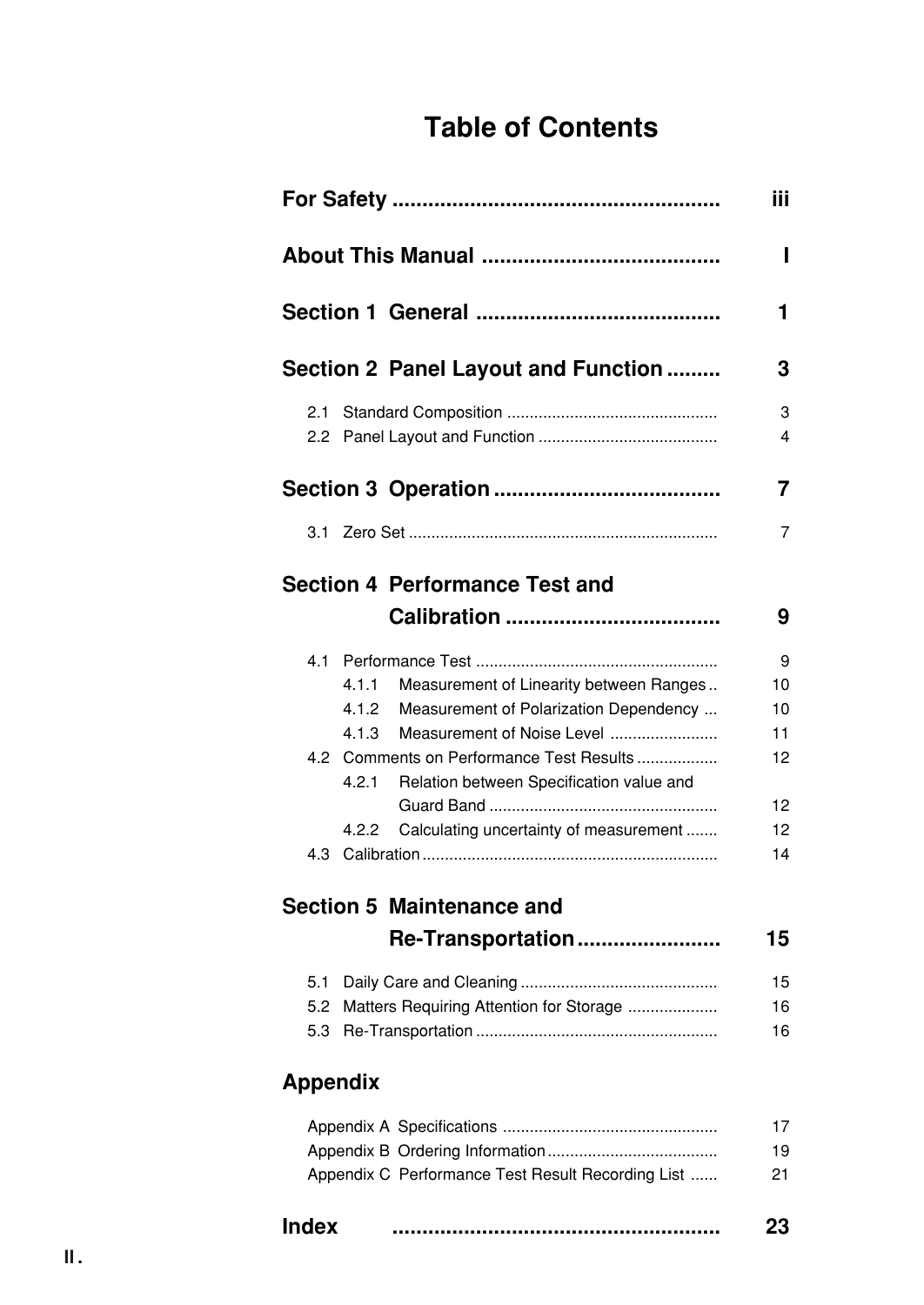The MU931422A Optical Sensor is a plug-in unit used by being installed to the MT9810A Optical Test Set and the MT9812B Multi Channel Box.

The MU931422A can use the GI fiber (9/125  $\mu$ m to 62.5/125  $\mu$ m, NA  $\leq$  0.29) as well as SM fiber.

The MU931422A can use the APC (Angled PC) connector as well as PC connector. Since the connector adapter is the exchangeable type, the exchange is easy for any user.

Moreover, the bare fiber measurement can also be performed.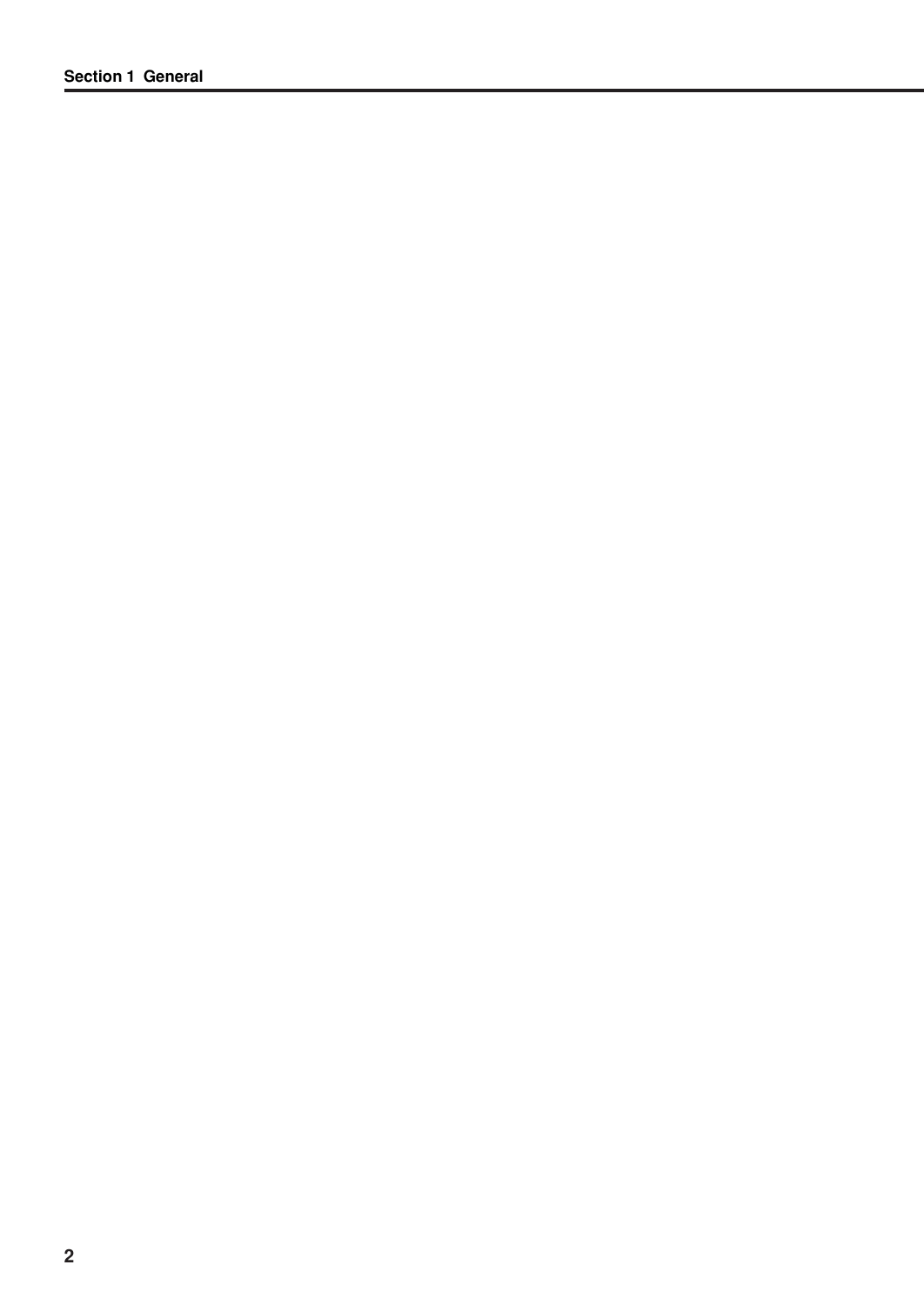This section describes the standard composition, panel layout and the function.

# **2.1 Standard Composition**

| <b>Standard Composition</b>                           |  |           |  |  |  |
|-------------------------------------------------------|--|-----------|--|--|--|
| <b>Name</b><br><b>Model Name/Ordering No.</b><br>Qtv. |  |           |  |  |  |
| $-$ Main unit $-$                                     |  |           |  |  |  |
| <b>Optical Sensor</b>                                 |  | MU931422A |  |  |  |
| $-$ Standard accessories $-$                          |  |           |  |  |  |
| Connector adapter                                     |  | MA9005A   |  |  |  |
| Operation manual                                      |  | M-W1624AE |  |  |  |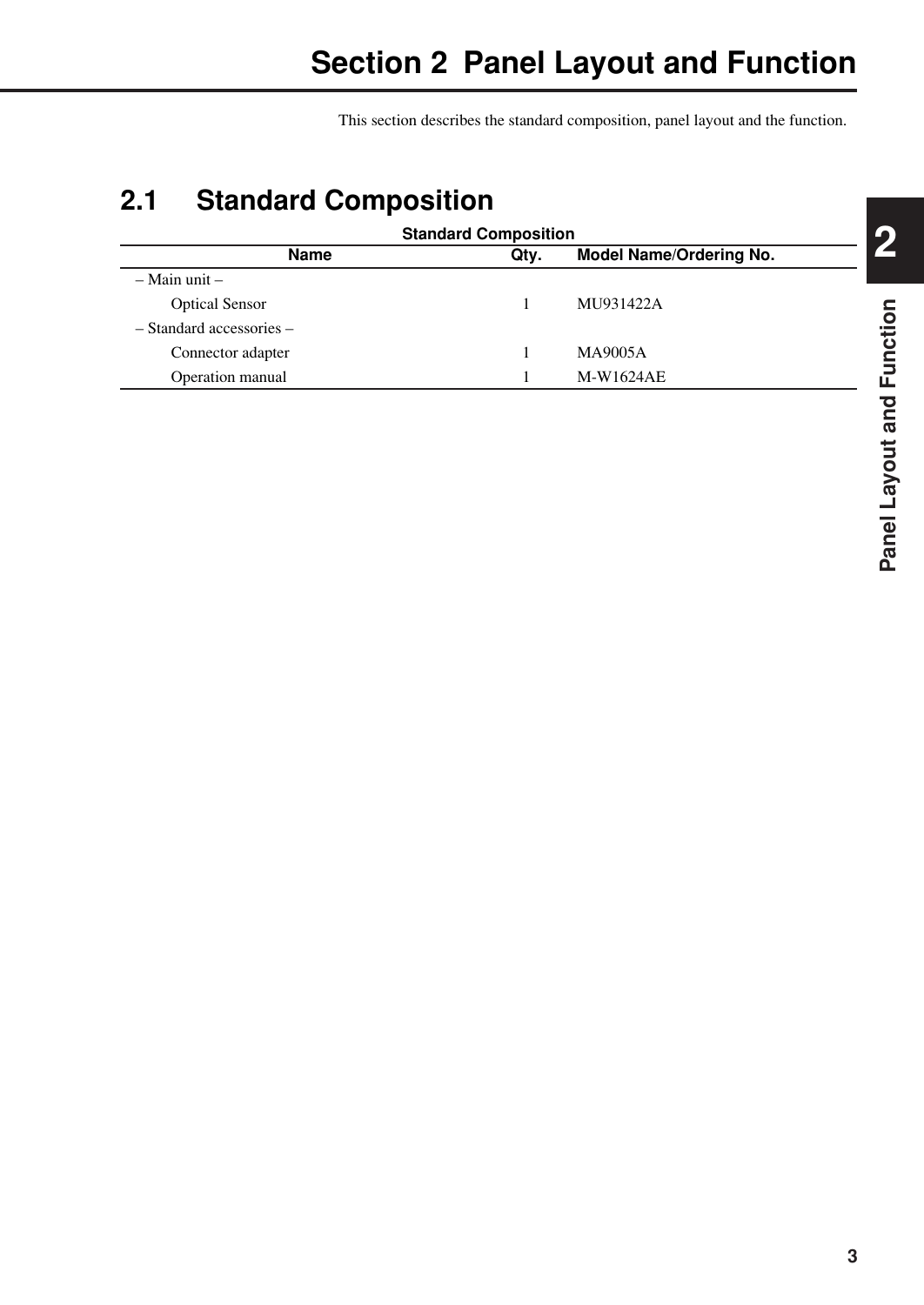# **2.2 Panel Layout and Function**



- 
- 

[1] Zero set key Used to remove the electrical offset of the light intercepting circuit. [2] Connector adapter Connects the optical fiber cable to input measuring beam. The connector adapter is a screw type for easy exchange. The connector adapter is equipped with a metallic cap for light shade. The cap is used at zero setting and storage. Pay attention not to lose it. The connector adapter for other than FC connector is also available, sold separately. See the ordering information at Appendix B.

# **Caution**

**Do not input light of intensity exceeding +11 dBm by all means. This may cause permanent damage to the equipment such as burnout of the optical receiver.**

[3] Analog signal output connector An SMA connector for analog output with an output range between 0 and 2 V and output impedance of approximately 1 kΩ. This connector outputs a voltage proportionate to the optical input. The connector outputs a voltage of approximately 2 V when light at the full scale level of each measurement range is intercepted.\*

> \* For example, this means optical input of  $-10$  dBm when the range is set at  $-10$ dBm.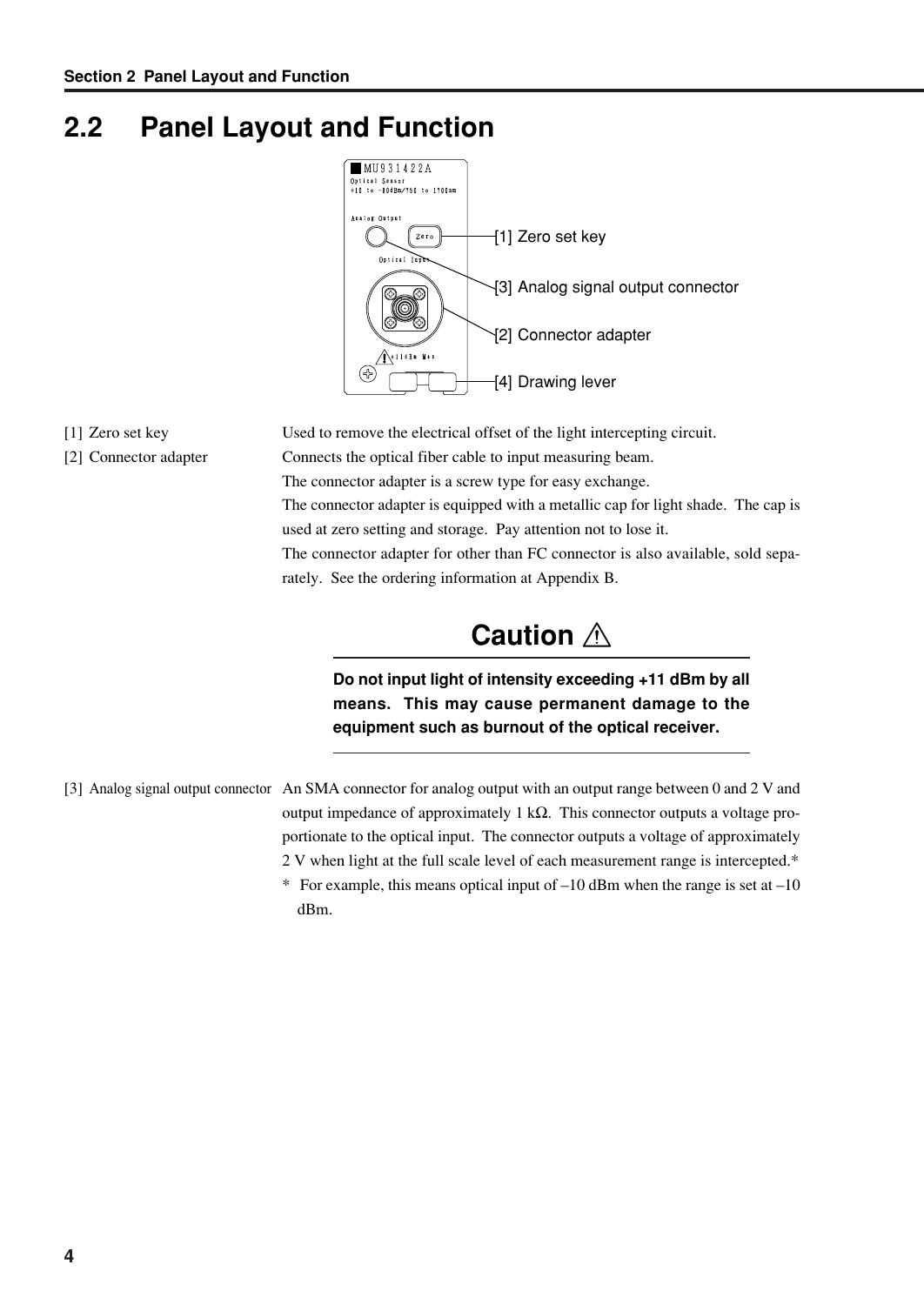# **Caution**

**The analog signal output connector is exclusively for output. When signals are input by mistake, this may cause damage to the Device or the signal source connected.**

**Do not pull the cord while the cord remains inserted to the analog signal output connector. This may cause damage to the connector or the internal circuit.**

# **Point**

**Analog signals are directly output without correction of the wavelength sensitivity of the signals from the light intercepting circuit of the optical sensor. For this reason, the relationship between the level indication and the voltage output merely serves as a guideline and they do not necessary match each other. However, this function will prove useful to observe changes that take place more quickly than the display of numerical values on the main unit.**

[4] Drawing lever Incorporates a locking mechanism to be used when units are mounted on the main unit. Pinch the lever and draw it out to remove the lever.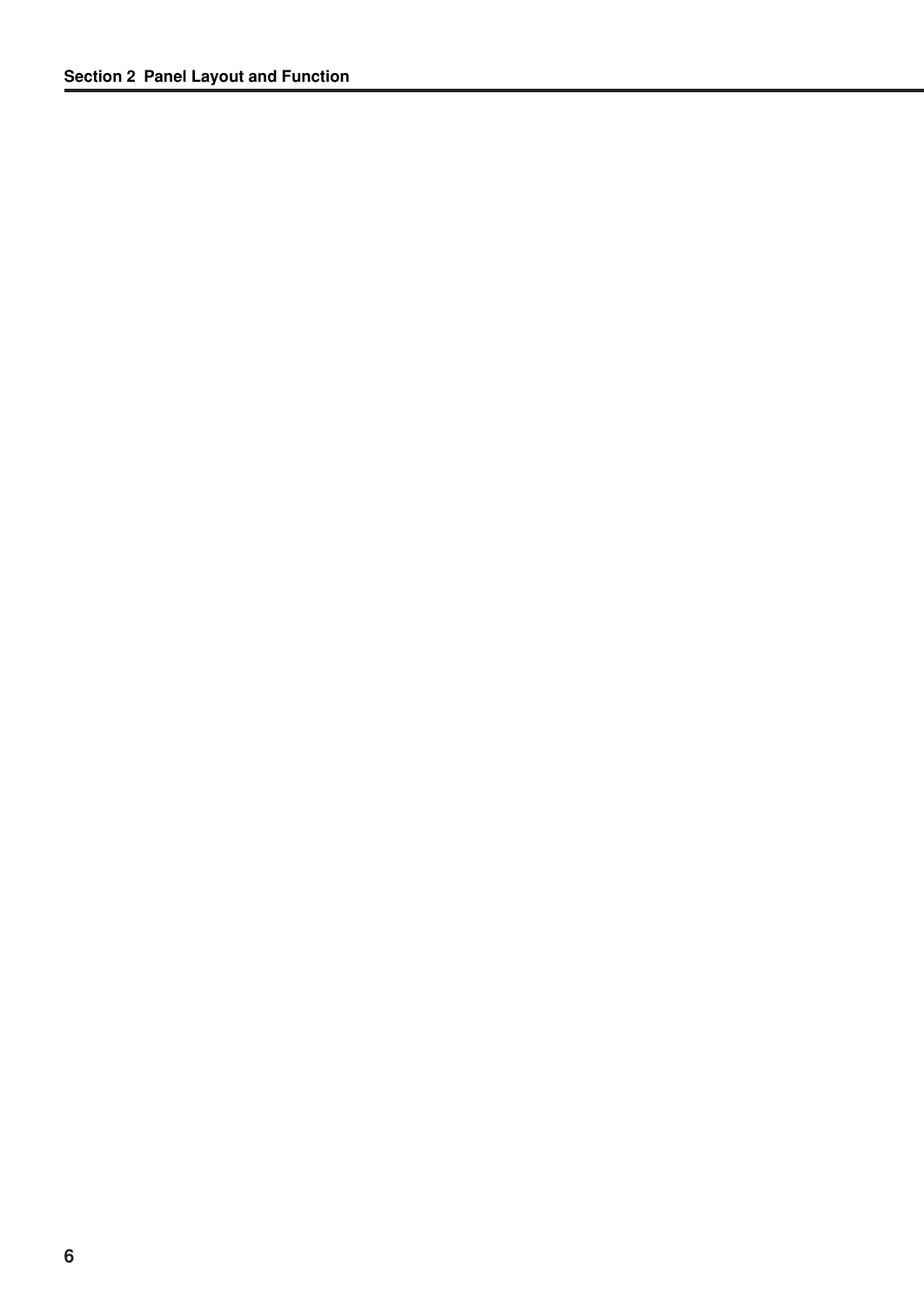# **Section 3 Operation**

This section describes the operation method, which can be performed by the MU931422A. Almost the operation can be performed by the MT9810A and MT9812B. See the MT9810A and the MT9812B Operation Manuals for the operation of the MU931422A by the MT9810A and the MT9812B.

## **3.1 Zero Set**

The zero set is the function to remove the electrical offset of the light intercepting circuit located within the optical sensor. The illuminated key is located in the front panel.

#### **<Execution Procedure >**

- 1. Affix the supplied metallic cap to the connector adapter to shade the light.
- 2. Press the Zero key to execute zero setting. The key is lit during execution.

It normally takes approximately 30 seconds to execute the zero setting.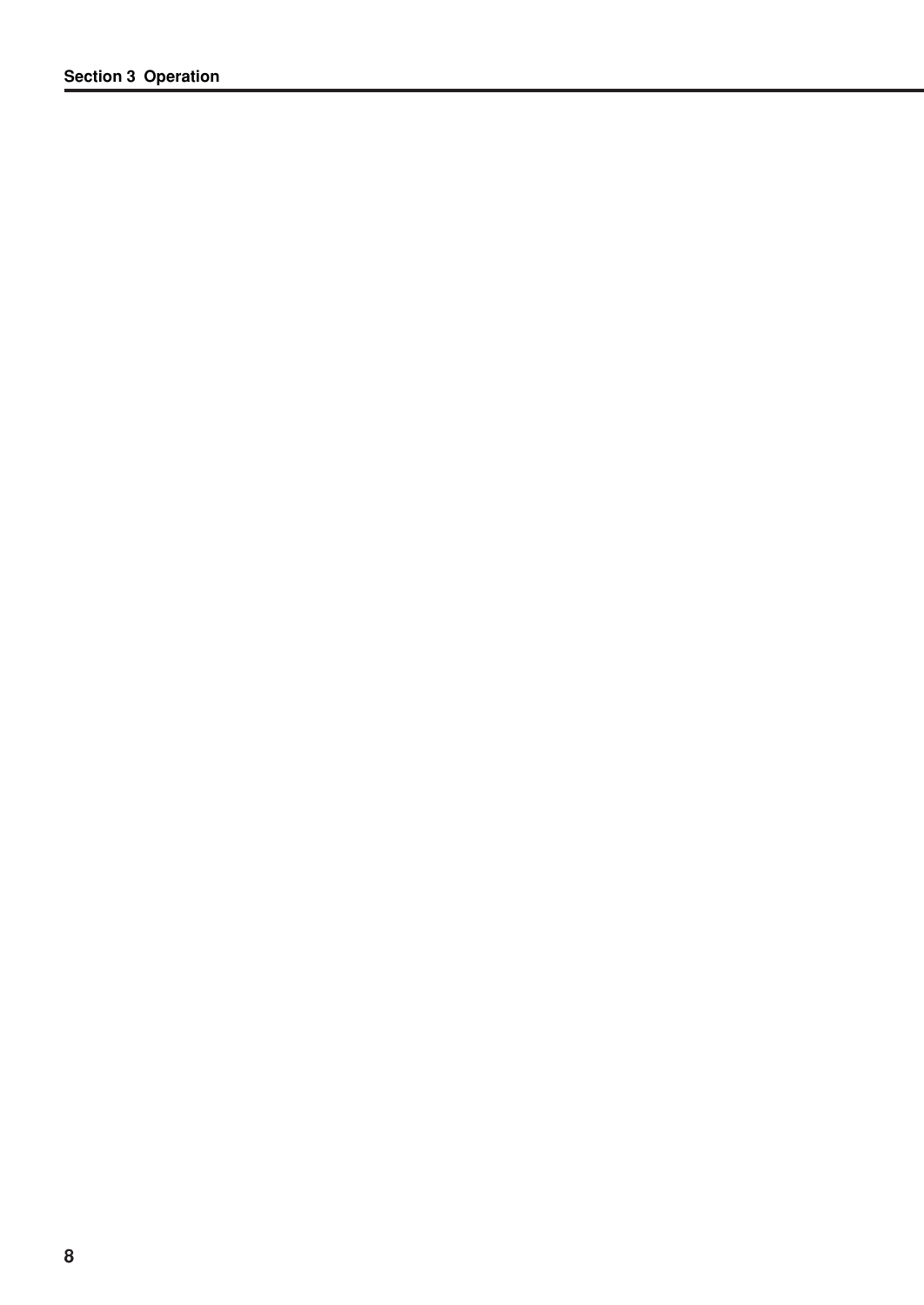This section describes the method to check the performance of the MU931422A as well as the method to calibrate the MU931422A.

# **4.1 Performance Test**

Perform the three tests indicated below in order to check the performance of the optical sensor.

- Linearity between ranges
- Polarization dependability
- Noise level

Perform measurement after a sufficient time for warming up following power activation.

# **Point**

**To record results of measurement, it is advised to copy the list of performance test result record of Appendix C at the end of this document or prepare a similar list to ensure convenience of recording.**

| <b>Instrument</b>  | <b>Required Performance</b>                       |                     | <b>Remarks</b>                    |
|--------------------|---------------------------------------------------|---------------------|-----------------------------------|
| Optical attenuator | Wavelength                                        | : 1.1 to 1.65 mm    | <b>MN9610B</b>                    |
|                    | Maximum magnitude of attenuation : $60$ dB (Min.) |                     |                                   |
|                    | Maximum optical input level : +23 dBm (Mini.)     |                     |                                   |
| Light source       | Optical output                                    | $: +10$ dBm         | MT9810A + MU952501A               |
|                    | Stability                                         | : $0.005$ dB (Max.) |                                   |
| PDL meter          |                                                   |                     | PDL9412                           |
|                    |                                                   |                     | (Oyo-Kodensha Co. Ltd., in Japan) |

#### **Measuring instruments necessary for the test**

**4**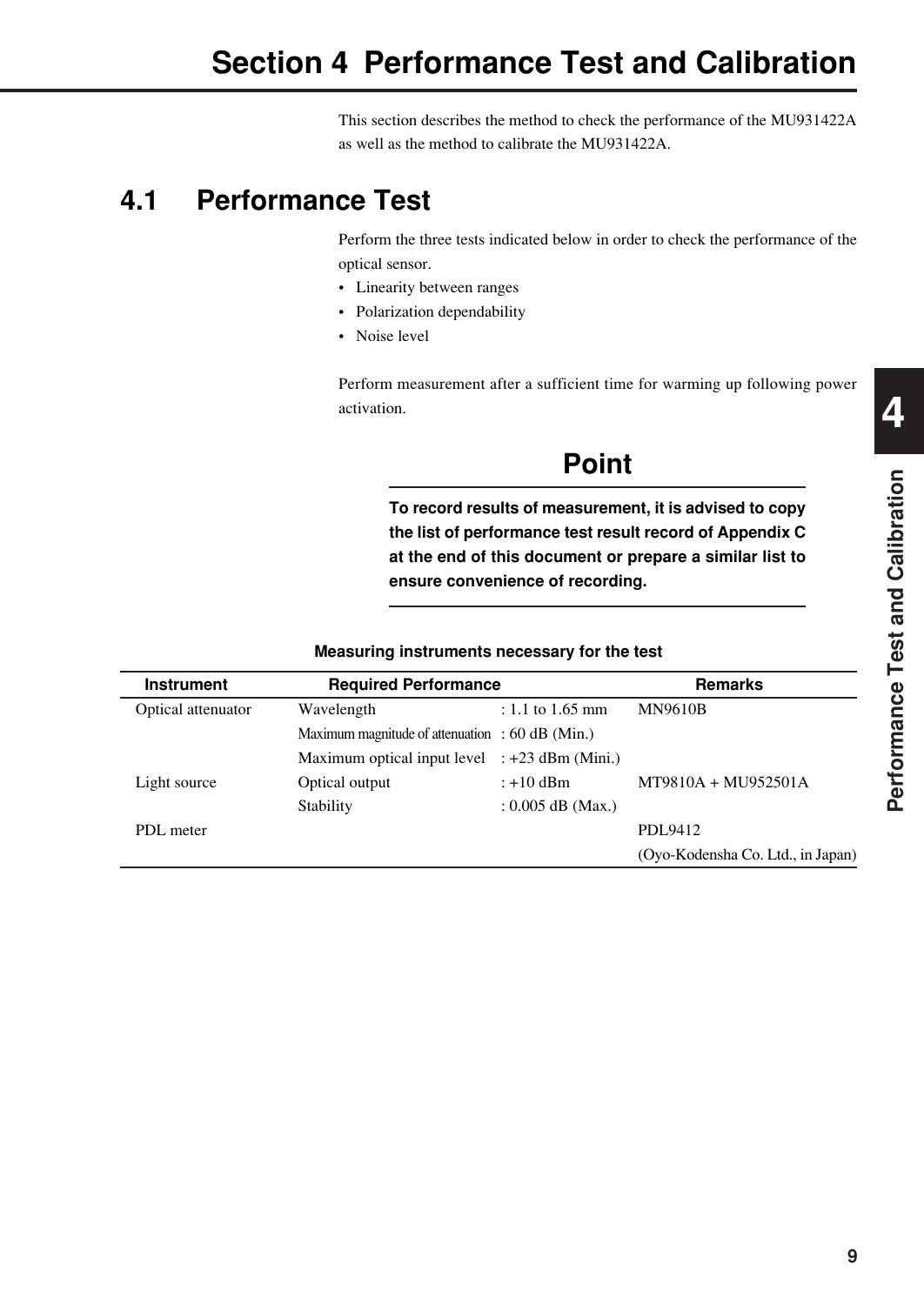## **4.1.1 Measurement of Linearity between Ranges**

#### **<Measurement system>**



#### **<Measurement procedure>**

- 1. Set up a measurement system like that shown above.
- 2. Shade light and perform zero setting.
- 3. Set the range of the measuring instrument to be tested to 10 dBm.
- 4. Adjust the optical attenuator so that the display of the measuring instrument to be tested comes to 0 dBm.
- 5. Record the value measured (Measured value 1).
- 6. Lower the range of the measuring instrument being tested by a single step, and record the value measured (Measured value 2).
- 7. The value calculated by subtracting Measured value 2 from Measured value 1 is the error between the ranges.
- 8. Add another +10 dB to the optical attenuator and perform measurement procedures 5 to 7 until the range of the measuring instrument being tested reaches the minimum range.

## **4.1.2 Measurement of Polarization Dependency**

#### **<Measurement system>**



MT9810A + MU952501A

Measuring Instrument Tested

#### **<Measurement procedure>**

- 1. Set up a measurement system like that shown above.
- 2. Shade light and perform zero setting.
- 3. Set the measuring instrument to be tested to the (difference of maximum value and minimum value) measurement mode.
- 4. Rotate the plane of polarization at least by 360 degrees (a minimum of 30 seconds) and perform measurement by the PDL meter.
- 5. The difference (maximum value minimum value) after the completion of the measurement is the value of polarization dependency measured.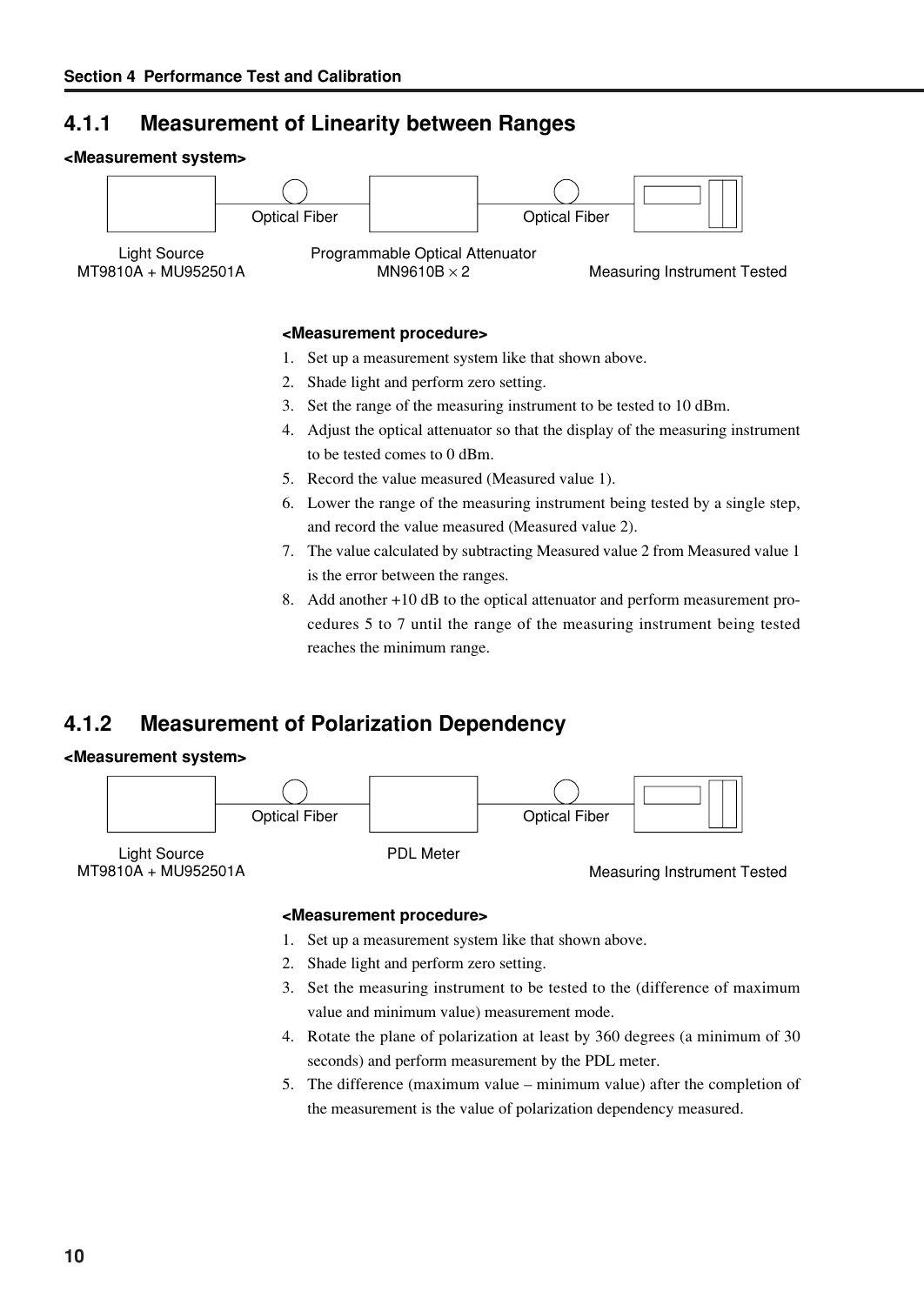## **4.1.3 Measurement of Noise Level**





sured value when the measurement is completed.

Formula : Noise level  $(dBm) = -80 + log_{10}\{(100 - measured value)/100\}$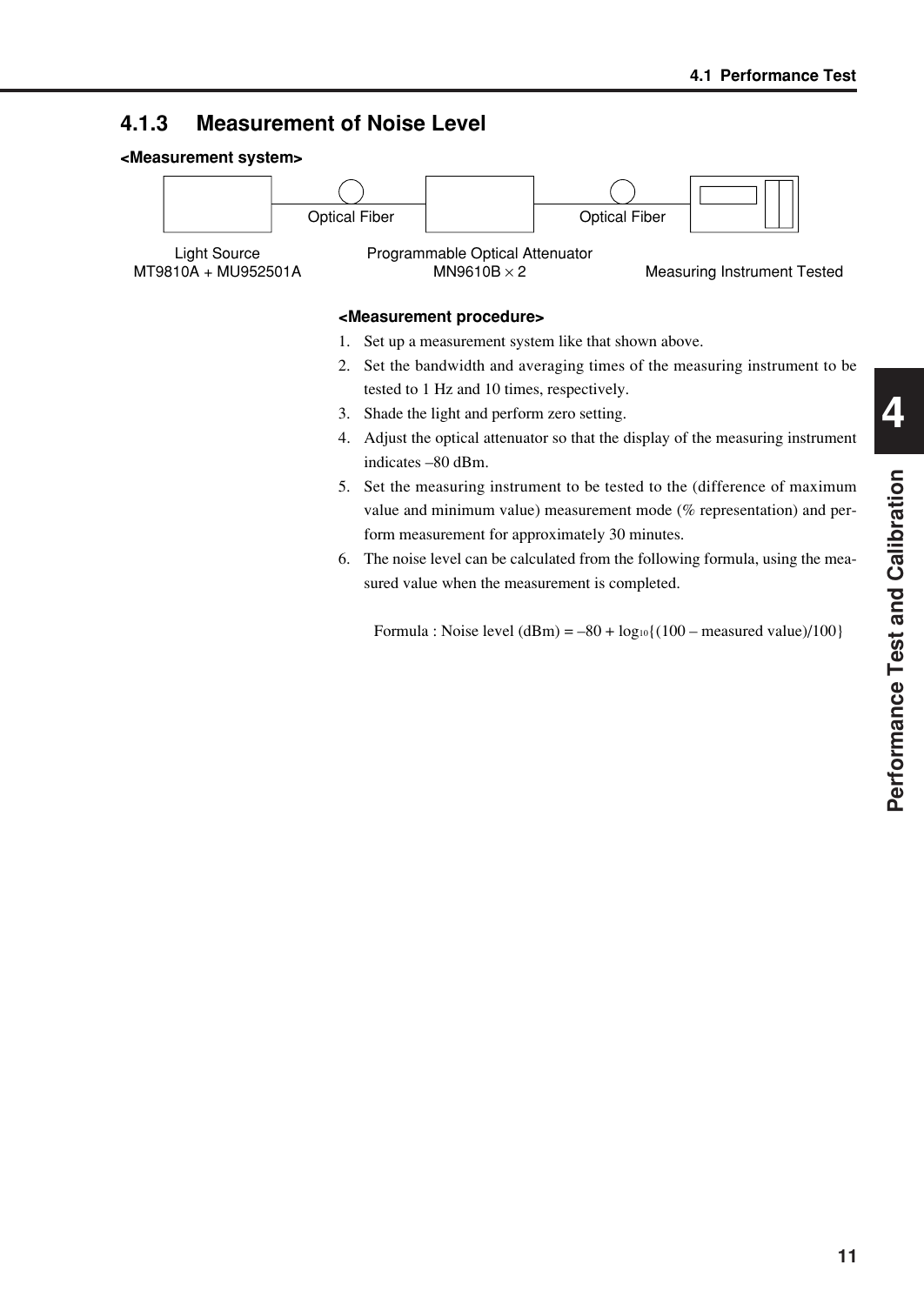## **4.2 Comments on Performance Test Results**

#### **4.2.1 Relation between Specification value and Guard Band**

The guard band is based on the concept that the calibration value is insufficient even if it is within the specification value for judging the satisfaction of specification. Since the calibrated value always involves the measurement uncertainty, the specification value must involve the calibration uncertainty.

So, it is required to set the guard band to the more severe value than the specification value by the uncertainty, and to make it the comparison standard with the calibrated value.

## **4.2.2 Calculating uncertainty of measurement**

There are two types of uncertainties.

- (1) Uncertainty of type A (ua): This is evaluated by a statistical method.
- (2) Uncertainty of type B (ub): This is evaluated by a method other than a statistical one.

List up all the uncertainties to be considered in the measurement, and judge the type A or B, then evaluate it, as described below.

#### **Evaluating uncertainty of type A:**

A set of measured values is substituted into the following formula for evaluating the uncertainty of the object.

The results are used to evaluate the data variation in the measurement system. The measurement is repeated by n times, and all the measured values (n pieces) are substituted into formula (1) for obtaining ua: uncertainty of type A.

$$
u_a = \frac{1}{n} \sqrt{\frac{\sum_{i=1}^{n} (Xi - Xm)^2}{n-1}}
$$
 (1)

n: The number of measurement times

Xi: The i-th measurement value

Xm: The mean value of the measurement values

The ua denotes the standard deviation of the difference between Xm and the actual value. The larger the number of measurement times (n) is, the smaller the uncertainty (ua) is.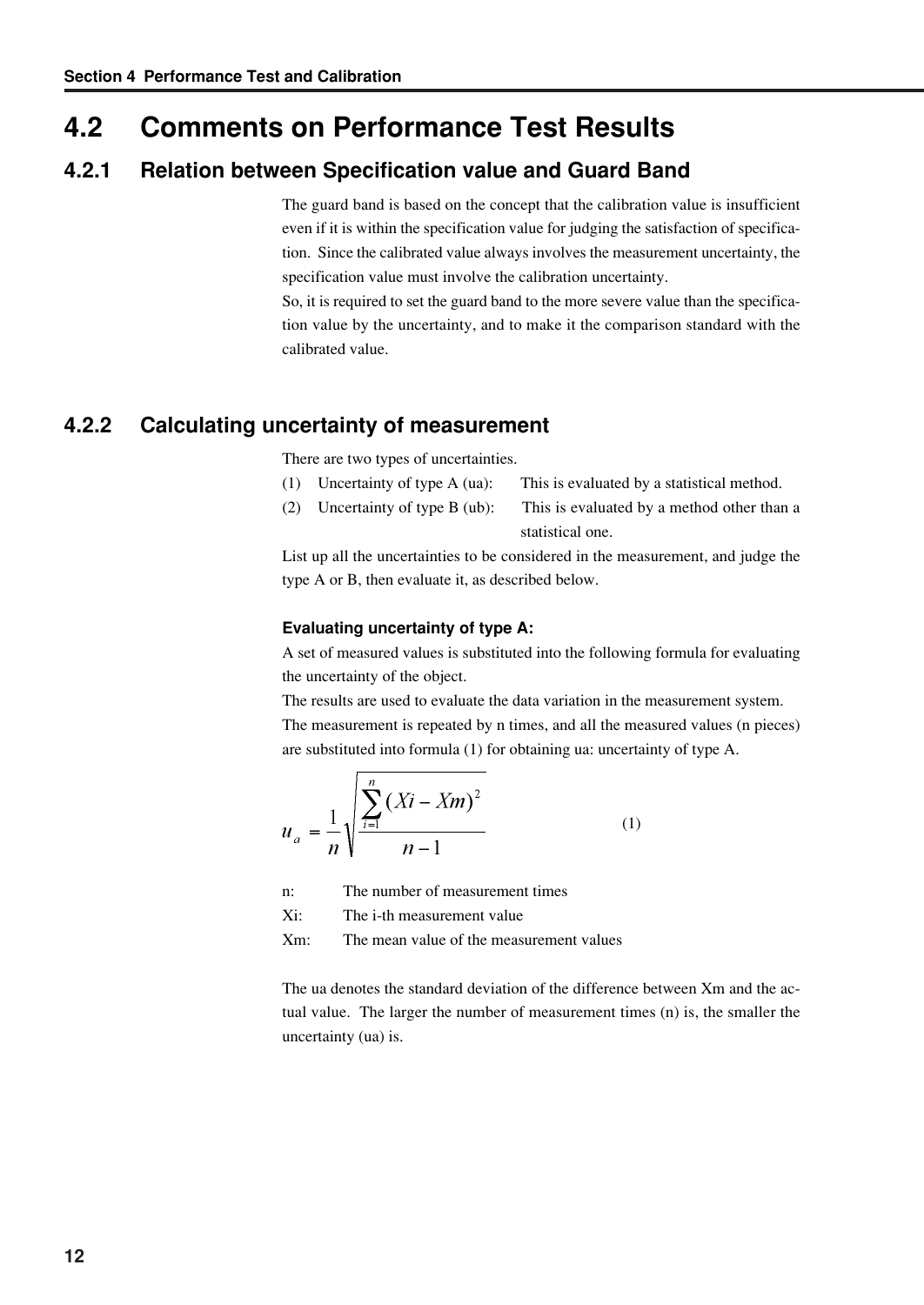#### **Evaluating uncertainty of type B:**

If the uncertainty cannot be evaluated by a statistical method like the uncertainty of type A, individual uncertainty terms are substituted into formula (2) to evaluate the uncertainty as type B.

$$
u_b = \sqrt{u_1^2 + u_2^2 + \dots + u_n^2}
$$
 (2)

ui: Terms to be evaluated as the uncertainty of type B by a non-statistical method

In the performance test of the MU931422A, uncertainty of type B is applied to the optical output stability of light source.

#### **Evaluating cumulative uncertainty:**

To obtain the cumulative uncertainty (uc), uncertainties of type A and type B (obtained by formulae (1) and (2) ) are used by RSS (root of square sum) formula, shown below.

$$
u_c = \sqrt{u_a^2 + u_b^2} \tag{3}
$$

- ua: uncertainty of type A
- ub: uncertainty of type B
- uc: cumulative uncertainty

#### **Evaluating total uncertainty:**

Total uncertainty (U) is defined as the expected total range which covers the various portions for the measured results, where the derived values from the measuring object are distributed.

It is calculated by multiplying the cumulative uncertainty (uc) by a confidence factor (k), as shown below.

$$
U = k \times u_c \tag{4}
$$

k: Confidence factor (If  $k = 2$ , confidence ratio = 95 %)

Using the values of Xm and U calculated from the n measured values, the probability of existence of the real value in the range between  $(Xm - U)$  and  $(Xm + U)$ is 95 %. If the difference between the specification value of a measuring object and Xm is equal to U or more, the probability that the value is not within specification is equal to 2.5 % or less.

#### Probability that real value exists

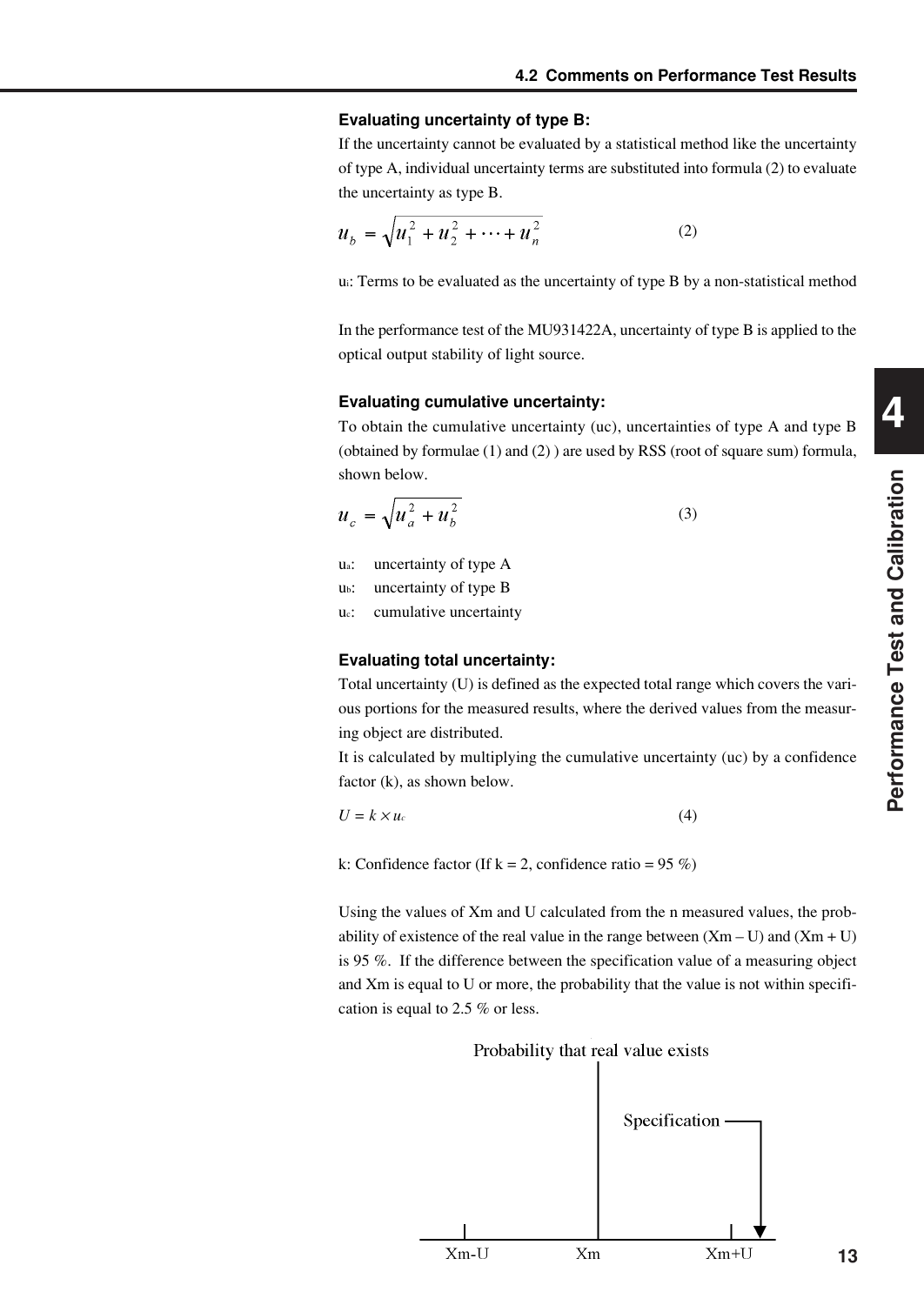# **4.3 Calibration**

Calibration is required to maintain the accuracy of the instrument.

Almost calibration is performed by comparing the measured results of instrument with that of a standard device. Then, the instrument accuracy depends on the quality of the standard device to be used.

The MU931422A is traceable to the national standard for high accuracy.

If the calibration is performed by the user, the accuracy of the MU931422A may be out of the specification, according to the used standard. So, it is recommended to perform the calibration by Anritsu.

If the MU931422A fails to meet the specifications in the performance test in paragraph 4.1, contact your nearest Anritsu service office, shown at the end of this manual.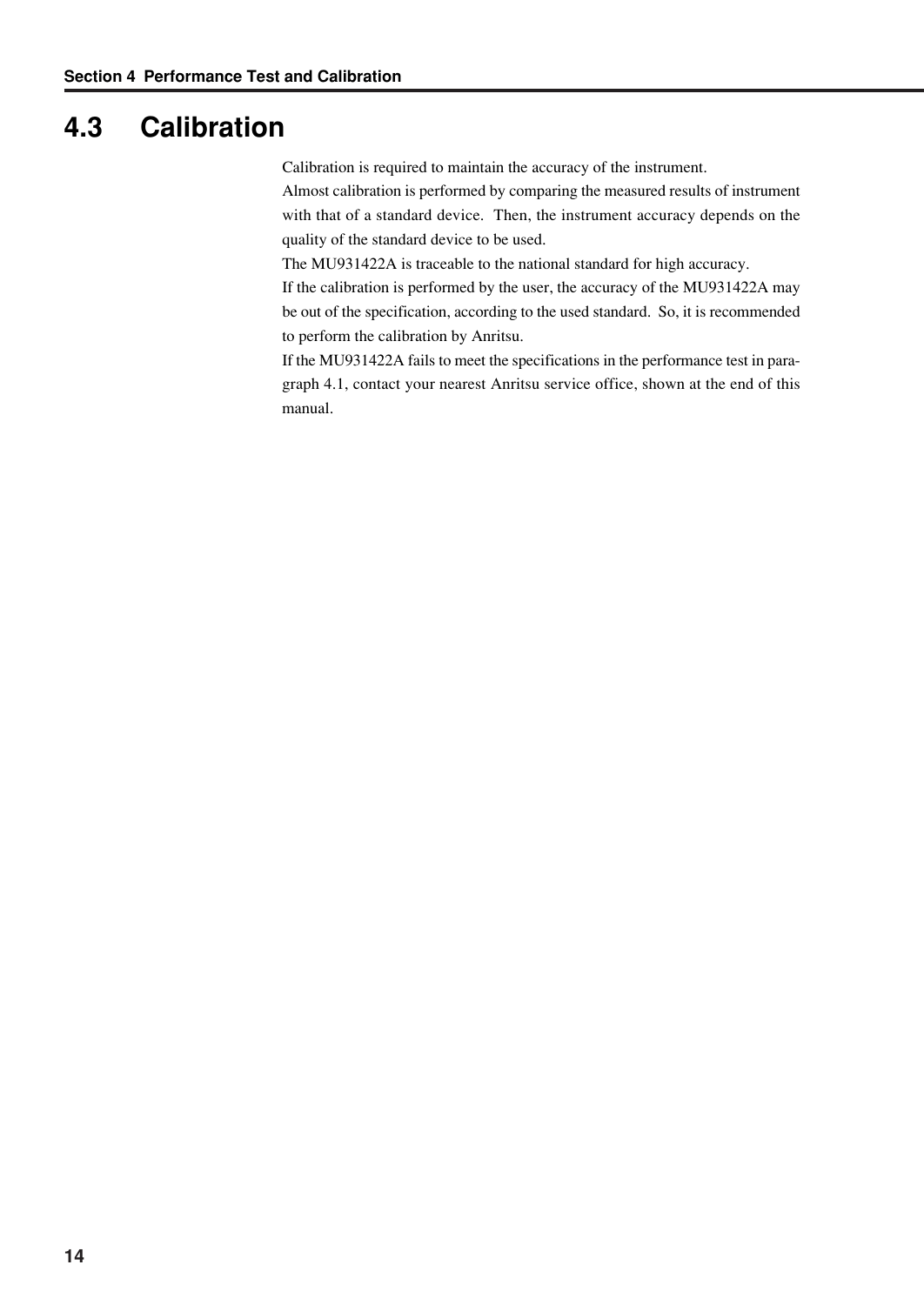This section describes the matters that require attention in regard to daily care and cleaning, and re-transportation.

# **5.1 Daily Care and Cleaning**

#### **Front-panel stains**

When front-panel stains have grown conspicuous, when the MU931422A was used in dusty location or before the MU931422A is put to storage for a long time, lightly wipe the MU931422A to remove stains with a cloth soaked with soapy water. Using thinner or benzene may cause damage to the coating.

# **Caution**

**To wipe off stain with a cloth soaked with soapy water, first turn the power source of the MT9810A/MT9812B OFF and pull out the power source cord from the power receptacle. Trying to perform operations without pulling the power source cord off from the power receptacle may cause electric shock.**

**Since the side panels have holes, do not use a close with soapy water to wipe off the stain on the side panels. Otherwise, the water drop enters in the device, and may cause the damages on the electric circuit at power on.**

#### **Cleaning connector adapter**

To clean the metallic portion in the connector adapter, where the optical fiber end protrudes; use the adapter cleaner (Z0284).

When the MU931422A not used, affix the supplied metallic cap to the connector adapter to protect the adapter and sensor from the dust.

#### **Cleaning ferrule of the optical fiber cable**

To clean the ferrule located at the end of the optical fiber cable, use the ferrule cleaner (Z0282), an application part related to the MU931422A.

# **Caution**

**Cleaning the end face of the optical fiber cable using an applicator dipped with solvent such as alcohol may, after all, leave dust unremoved after the solvent evaporates. It is recommended to use the ferrule cleaner (Z0282) that does not require dipping of solvent such as alcohol to clean the optical fiber.**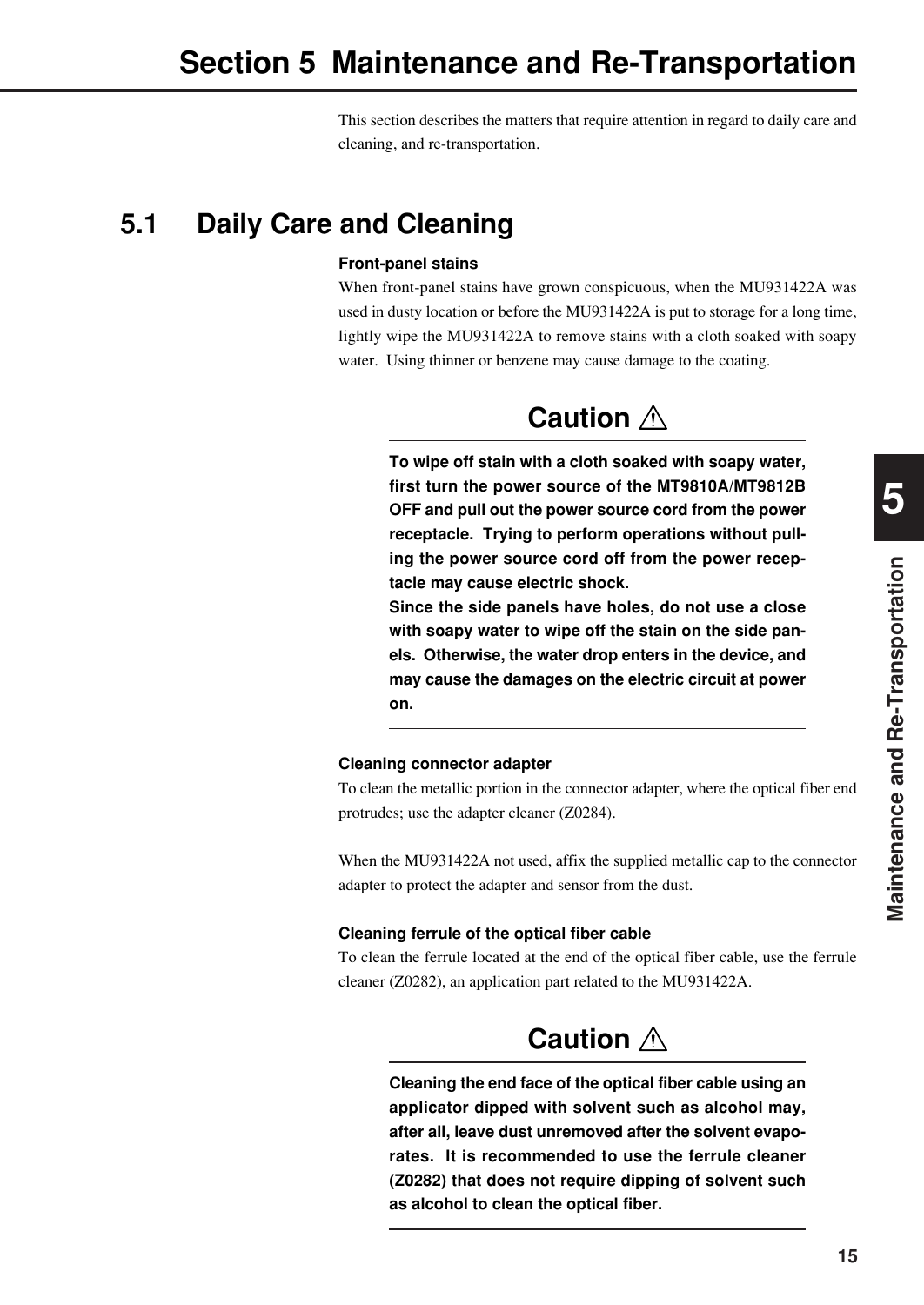# **5.2 Matters Requiring Attention for Storage**

Avoid storing the MU931422A in places such as those listed below.

- Places that experience temperatures of 70  $^{\circ}$ C or higher and of  $-40$   $^{\circ}$ C or lower.
- Places exposed to direct sunlight
- Dusty places
- Places of high humidity that may cause condensation
- Places likely to be exposed to activated gases

When not used, affix the supplied metallic cap to the connector adapter, or set the light-shade/storage cap (Cap "R", sold separately).

# **5.3 Re-Transportation**

Pay attention to the matters listed below to re-transport the MU931422A.

- Use the packing materials used at the time of product purchase.
- As the products are classified as the precision electronic equipment, instruct the carrier that "wetting" and "throwing away" of the products is strictly prohibited during transportation.

Take the following actions in case packing materials used at the time of purchase are lost.

- 1) Make air cell mat (air cap sheet) or sheet with equivalent cushioning effects available.
- 2) Wrap the entire MU931422A with the sheet.
- 3) Make available a solid packing carton such as cardboard, wooden and aluminum boxes with between 10 and 15 cm margins in all directions over the size of the product wrapped in sheet, and fill cushioning material between 10 and 15 cm thick at the bottom of the box.
- 4) Put the MU931422A packed in sheet into the box and fill cushioning material around it.
- 5) Pack the carton box fast with string, tape or belt.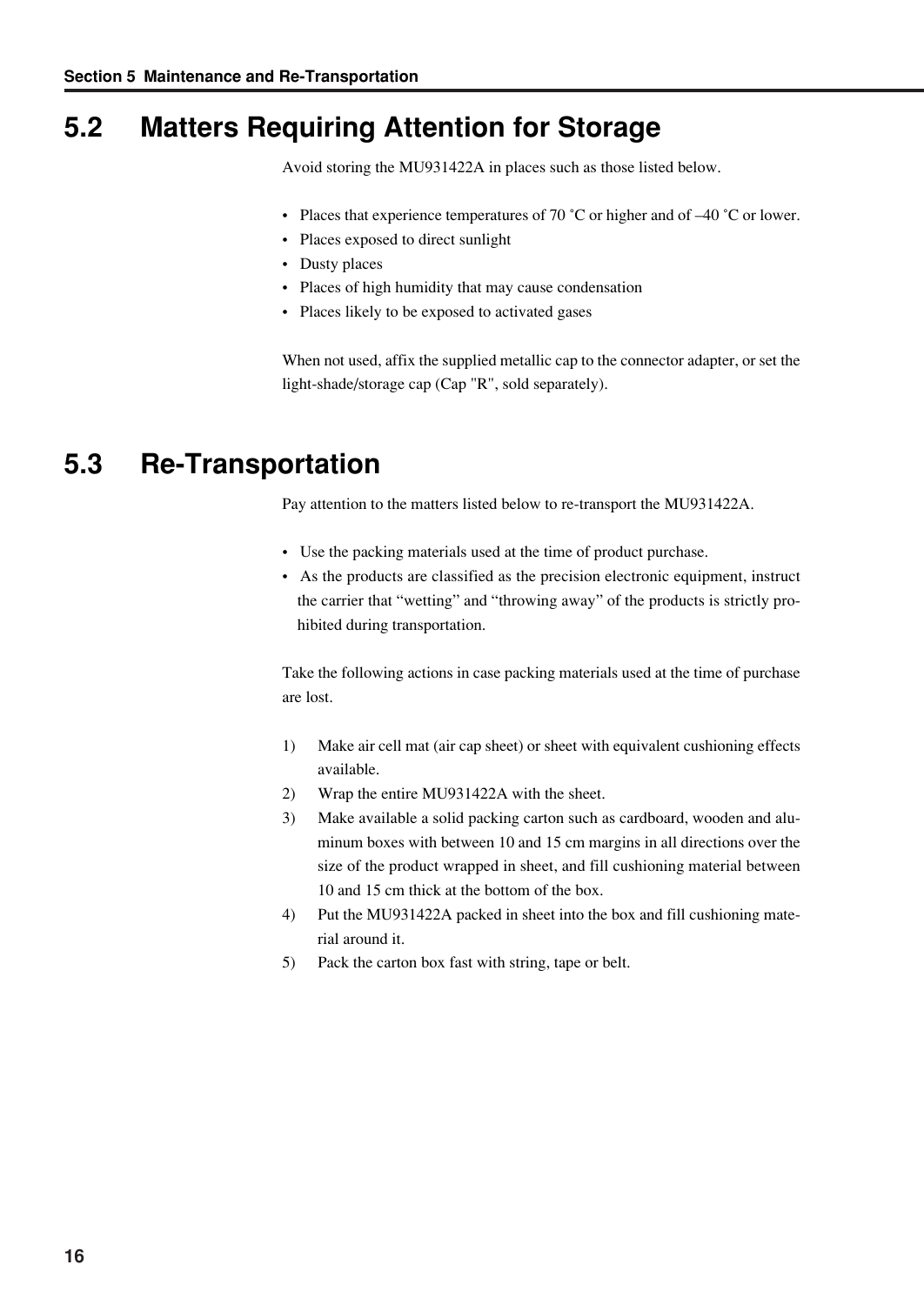| <b>Item</b>                           | Specification                                                    |
|---------------------------------------|------------------------------------------------------------------|
| Light receiving element               | InGaAs-PD                                                        |
| Input system                          | Fiber input                                                      |
| Adaptive fiber                        | 9/125 µm to 62.5/125 µm, NA ≤0.29                                |
| Wavelength range                      | 750 to 1700 nm                                                   |
| Optical power measurement range *1    | Continuous light : +10 to -80 dBm                                |
|                                       | Modulated light : +7 to -90 dBm                                  |
| Noise level *2                        | $\leq -73$ dBm                                                   |
| Polarization dependability *3         | $≤0.05$ dB                                                       |
| Optical power measurement accuracy    | $\pm 2\%$                                                        |
| at reference condition *4             |                                                                  |
| Optical power measurement accuracy    | $\pm 3.5 \%$                                                     |
| at operating condition *5 *6          |                                                                  |
| Linearity *7                          | $\pm 0.05$ dB (0 to +10 dBm)                                     |
|                                       | $\pm 0.01$ dB $\pm 30$ pW (0 to -70 dBm)                         |
| Calibration factor input              | $-99.999$ to $+99.999$ dB enabled to be input                    |
| Wavelength sensitivity characteristic | Measuring wavelength enabled to be input by the unit of 0.01 nm  |
| correction                            |                                                                  |
| Zero-set operation                    | Automatic compensation of input zero-level point                 |
| Range switching                       | Auto, manual                                                     |
| Modulated light receiving             | CW/MOD switching, MOD: 270 Hz, 1 kHz, 2 kHz                      |
| Measurement interval setting *8       | 1, 10, 20, 50, 100, 200, and 500 ms; and 1 second to 99 hours 59 |
|                                       | minutes 59 seconds                                               |
| Averaging setting                     | Off, 2, 5, 10, 20, 50, 100, 200, 500, and 1000 times             |
| Analog output *9                      | Approximately +2 V                                               |
| Band select *10                       | Auto, manual                                                     |
|                                       | Manual setting: 0.1 Hz, 1 Hz, 10 Hz, 100 Hz, 1 kHz, and 10 kHz   |
|                                       | (CW mode only)                                                   |
| Optical connector                     | Conforms to FC-PC, ST, DIN, HMS-10A, and SC. *11                 |
| Environmental conditions              |                                                                  |
| Operating temperature                 | 0 to 50 $^{\circ}$ C.                                            |
| Humidity                              | < 90 % (Condensation free)                                       |
| Storage temperature                   | $-40$ to $+71$ °C                                                |
| Dimensions and mass                   | $78H \times 41W \times 335D$ mm, $\leq 550$ g                    |

\*1: Wavelength 1300 nm

- \*2: Measurement interval: 100 ms, Average times: 10, Peak-to-Peak noise, Wavelength: 1300 nm
- \*3: SM fiber (ITU-T.G.652) used. Reflection loss 45 dB (Min.) Wavelength 1550 nm
- \*4: Reference conditions: SM fiber (ITU-T.G.652), master FC connector used Power level 100 µW (–10 dBm), CW light, wavelength 1300 nm Ambient temperature:  $23 \pm 2$  °C On the day of calibration Warming up time: 30 minutes \*5: Operating conditions: SM fiber (ITU-T.G.652), master FC connector used Power level:  $100 \mu W (-10 \text{ dBm})$ CW light: wavelength 1000 to 1600 nm Ambient temperature:  $23 \pm 5$  °C Within a year from calibration Warming up time: 30 minutes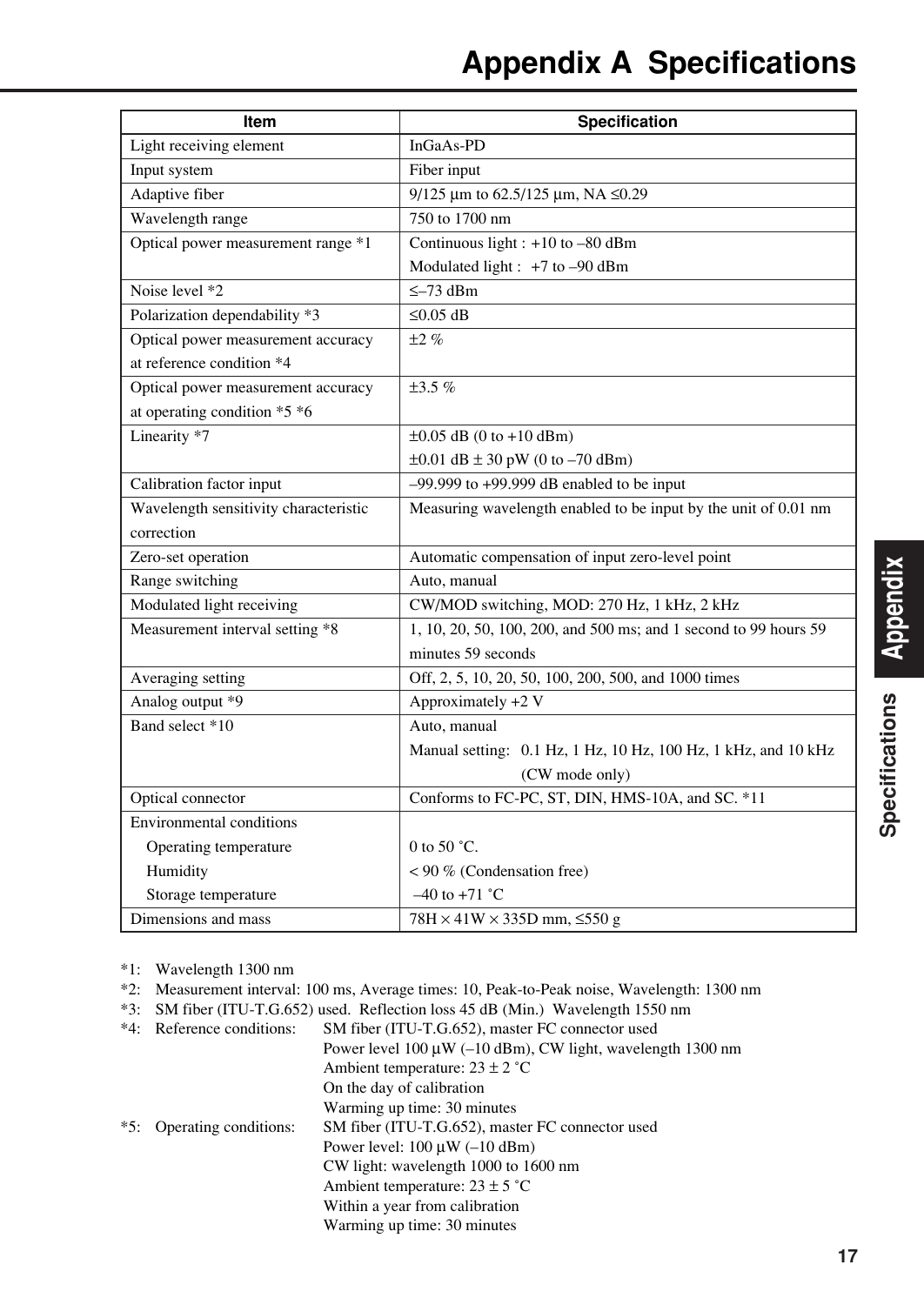#### **Appendix A Specifications**

- \*6: Add 1 % to the specification when using the fiber other than SM fiber (ITU-T G.652) or using APC connector.
- \*7: Measurement conditions: Constant temperature at  $23 \pm 5$  °C, one wavelength in the range between 1000 to 1600 nm, CW light, power level 100 µW (–10 dBm) set as reference, Band AUTO/0.1/1/10 Hz setting, warming up time: 30 minutes
- \*8: However, the measurement intervals not greater than 100 ms are effective only at the time of recording and measurement.
- \*9: Based on the full-scale values of each measurement range
- \*10: Bandwidth of approximately 3 dB
- \*11: The FC-PC connector (option 37) is supplied as a standard feature.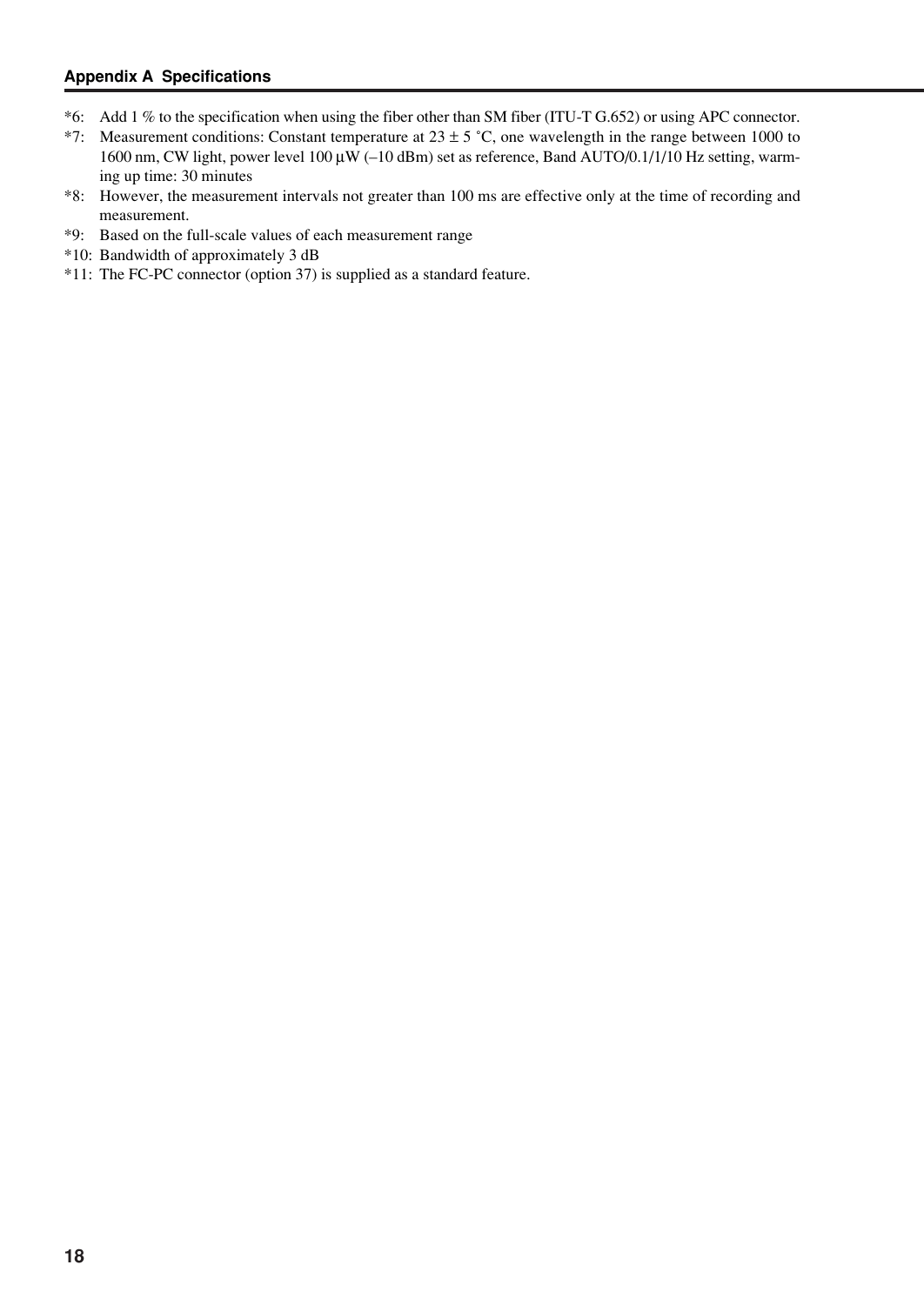| <b>Model name/Code</b><br><b>Item Name</b> |                                  | <b>Remarks</b>                      |
|--------------------------------------------|----------------------------------|-------------------------------------|
|                                            | $-Main$ unit-                    |                                     |
| MU931422A                                  | Optical sensor                   |                                     |
|                                            |                                  |                                     |
|                                            | -Standard accessories-           |                                     |
| <b>MA9005A</b>                             | Connector adapter                | FC type                             |
| W1624AE                                    | MU931422A Operation manual 1     |                                     |
|                                            |                                  |                                     |
|                                            | -Application parts-              |                                     |
| MA9005A                                    | Connector adapter                | Optional optical connector provided |
| MA9013A                                    | Fiber adapter                    | For bare fiber                      |
| B0444                                      | Cap R                            | Cap for shading light and storage   |
| Z0282                                      | Ferrule cleaner                  |                                     |
| Z0283                                      | Ferrule cleaner replacement tape | $6/\text{set}$                      |
| Z0284                                      | Adapter cleaner                  | Stick type, 200/set                 |
| J0127A                                     | Coaxial cord, 1 m                | BNC-P RG-58A/U BNC                  |
| JO003A                                     | Coaxial cord, 1 m                | SMA-P_Special 3D-2W_SMA-P           |
| J0901                                      | Conversion connector             | SMA-P BNC-J                         |
| J0902                                      | Conversion connector             | SMA-P BNC-P                         |

Please specify the model name, code, item name, and quantity when ordering

connector adapter option

| <b>Model name</b> | optical connector |
|-------------------|-------------------|
| MA9005A-37        | FC-PC             |
| MA9005A-38        | SТ                |
| MA9005A-39        | <b>DIN</b>        |
| MA9005A-40        | <b>SC</b>         |
| MA9005A-43        | $HMS-10/A$        |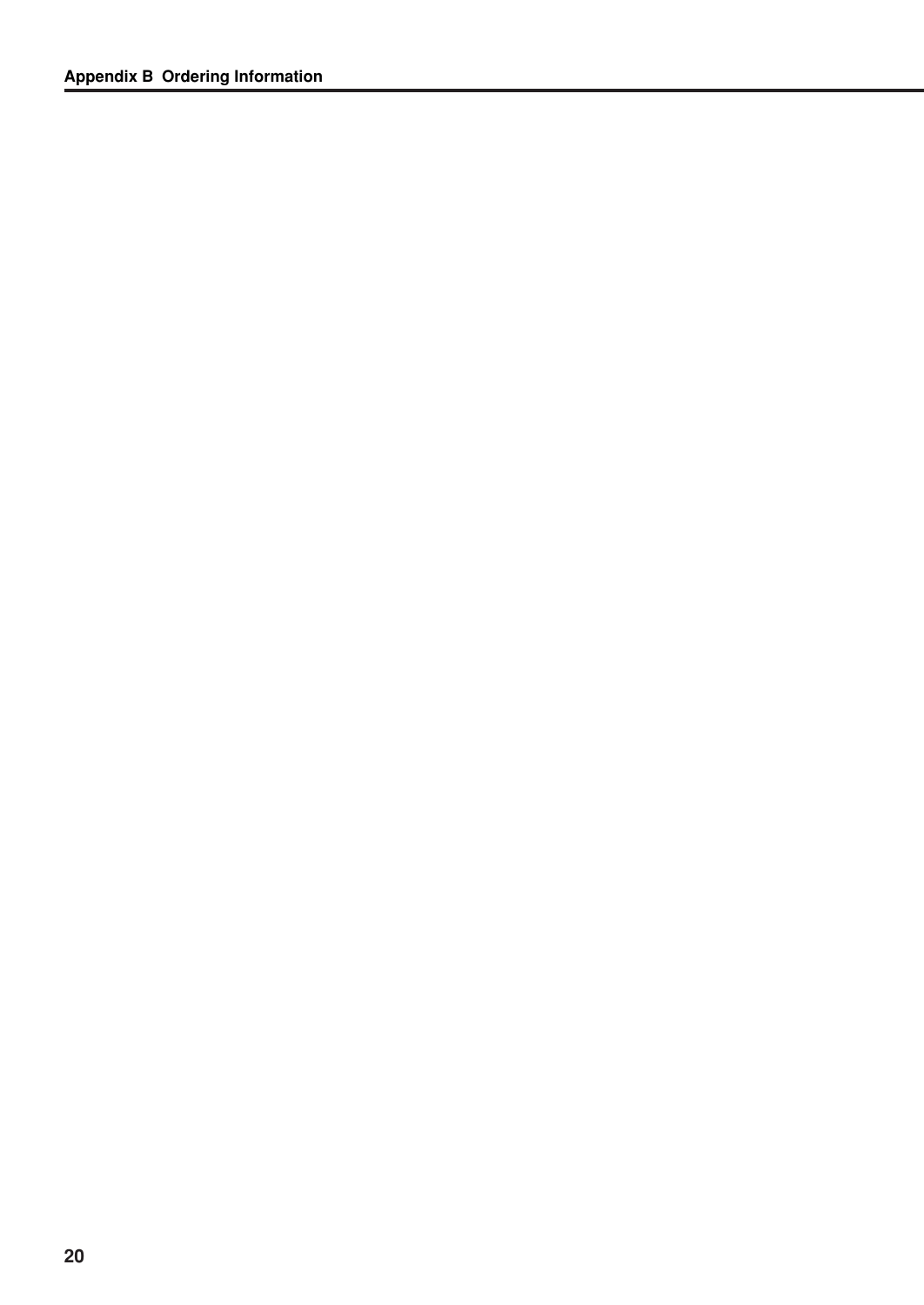| Model: MU931422A | Date:                 |        |
|------------------|-----------------------|--------|
| Serial No.:      | Temperature:          | $\sim$ |
|                  | Humidity:             | $\%$   |
|                  | Atmospheric pressure: | hPa    |
|                  | Person in charge:     |        |

## Optical Sensor List of Performance Test Result Record

#### 1. Linearity Test

| Range                                       | Power1 (dBm) | Power2 (dBm) |     | Power1-Power2 (dB) |         |
|---------------------------------------------|--------------|--------------|-----|--------------------|---------|
| $+10$ dBm $\rightarrow$ 0 dBm               |              |              | $=$ |                    | $=[1]$  |
| $0 \text{ dBm} \rightarrow -10 \text{ dBm}$ |              |              | $=$ |                    | $=[2]$  |
| $-10$ dBm $\rightarrow -20$ dBm             |              |              | $=$ |                    | $=[3]$  |
| $-20$ dBm $\rightarrow -30$ dBm             |              |              | $=$ |                    | $= [4]$ |
| $-30$ dBm $\rightarrow -40$ dBm             |              |              | $=$ |                    | $=[5]$  |
| $-40$ dBm $\rightarrow -50$ dBm             |              |              | $=$ |                    | $=$ [6] |
| $-50$ dBm $\rightarrow -60$ dBm             |              |              | $=$ |                    | $=[7]$  |
| $-60$ dBm $\rightarrow -70$ dBm             |              |              | $=$ |                    | $=[8]$  |

| Range                                              | Minimum     |        | Calculation |        | Maximum    |
|----------------------------------------------------|-------------|--------|-------------|--------|------------|
| $+10$ dBm $(-11 - 21)$                             | $-0.050$ dB | $\leq$ |             | $\leq$ | $0.050$ dB |
| 0 dBm<br>$(-[2])$                                  | $-0.010$ dB | $\leq$ |             | $\leq$ | $0.010$ dB |
| $-10$ dBm                                          |             |        | $0.000$ dB  |        |            |
| $-20$ dBm $([3])$                                  | $-0.010$ dB | $\leq$ |             | $\leq$ | $0.010$ dB |
| $-30$ dBm $([3]+[4])$                              | $-0.010$ dB | $\leq$ |             | $\leq$ | $0.010$ dB |
| $-40$ dBm $([3] + [4] + [5])$                      | $-0.011$ dB | $\leq$ |             | $\leq$ | $0.011$ dB |
| $-50$ dBm $([3] + [4] + \cdots + [6])$             | $-0.023$ dB | $\leq$ |             | $\leq$ | $0.023$ dB |
| $-60$ dBm $([3] + [4] + \cdots + [7])$ $-0.138$ dB |             | $\leq$ |             | $\leq$ | $0.138$ dB |
| $-70$ dBm $([3] + [4] + \cdots + [8])$ -1.149 dB   |             | $\leq$ |             | ≤      | $1.149$ dB |

#### 2. Polarization Dependence Test

|               | Reading     |         | Maximum   |
|---------------|-------------|---------|-----------|
|               | dB          | $\,<\,$ | $0.05$ dB |
|               |             |         |           |
| 3. Noise Test |             |         |           |
|               | Calculation |         | Maximum   |
|               | dB          | ≺       | $-73$ dBm |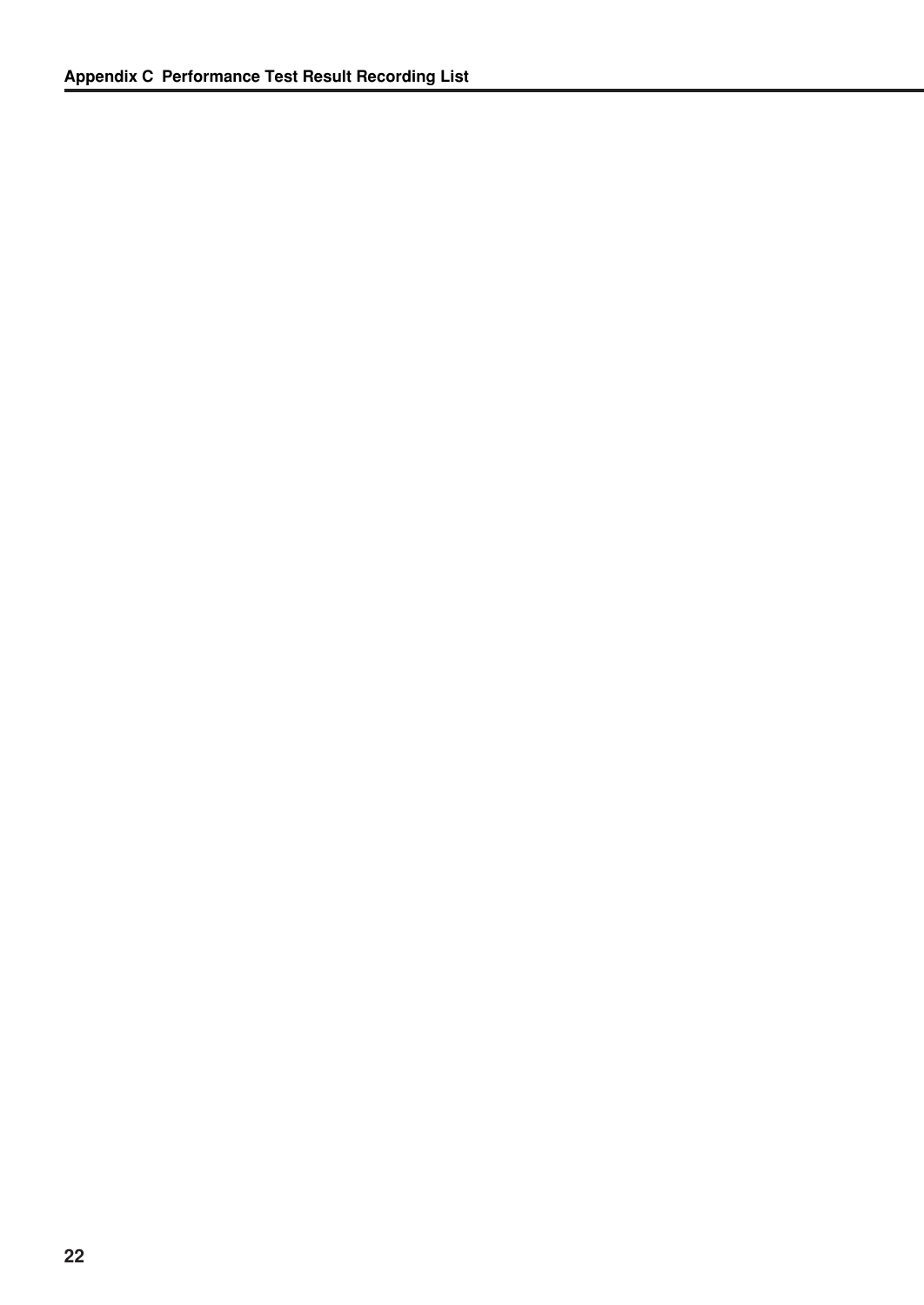## $\mathbf{A}$

## $\mathbf c$

## D

## F

## $\overline{H}$

## $\bar{\mathsf{L}}$

|--|

## $\overline{\mathsf{N}}$

## $\circ$

## $\mathsf{P}$

### $\overline{\mathbf{R}}$

|--|--|--|

## $\mathbf{s}$

## $\mathsf{w}$

|--|--|

## $\mathsf{z}$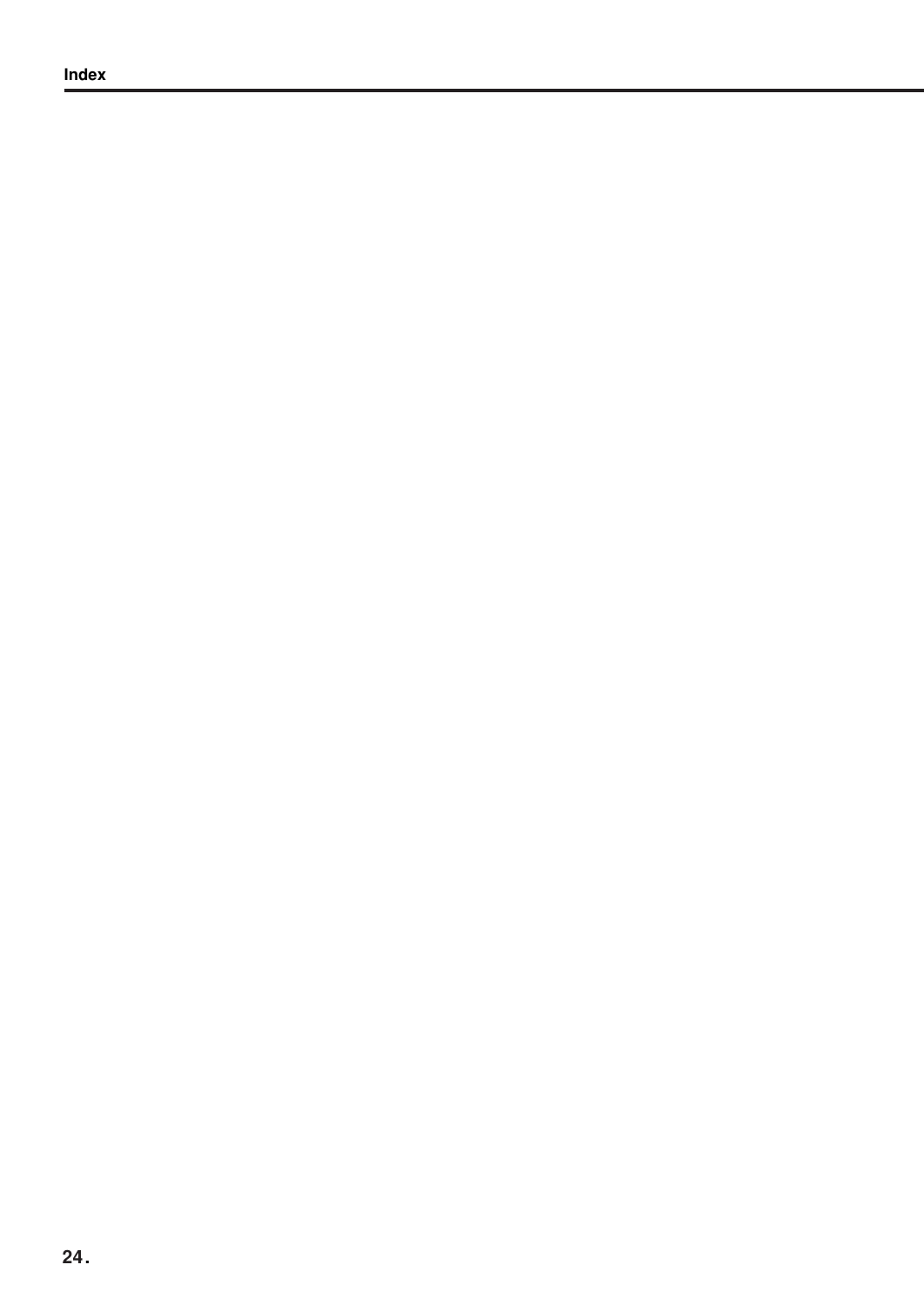# **Anritsu**

# Optical Sensor MU931422A

Operation Manual

Read this manual before using the equipment. Keep this manual with the equipment.